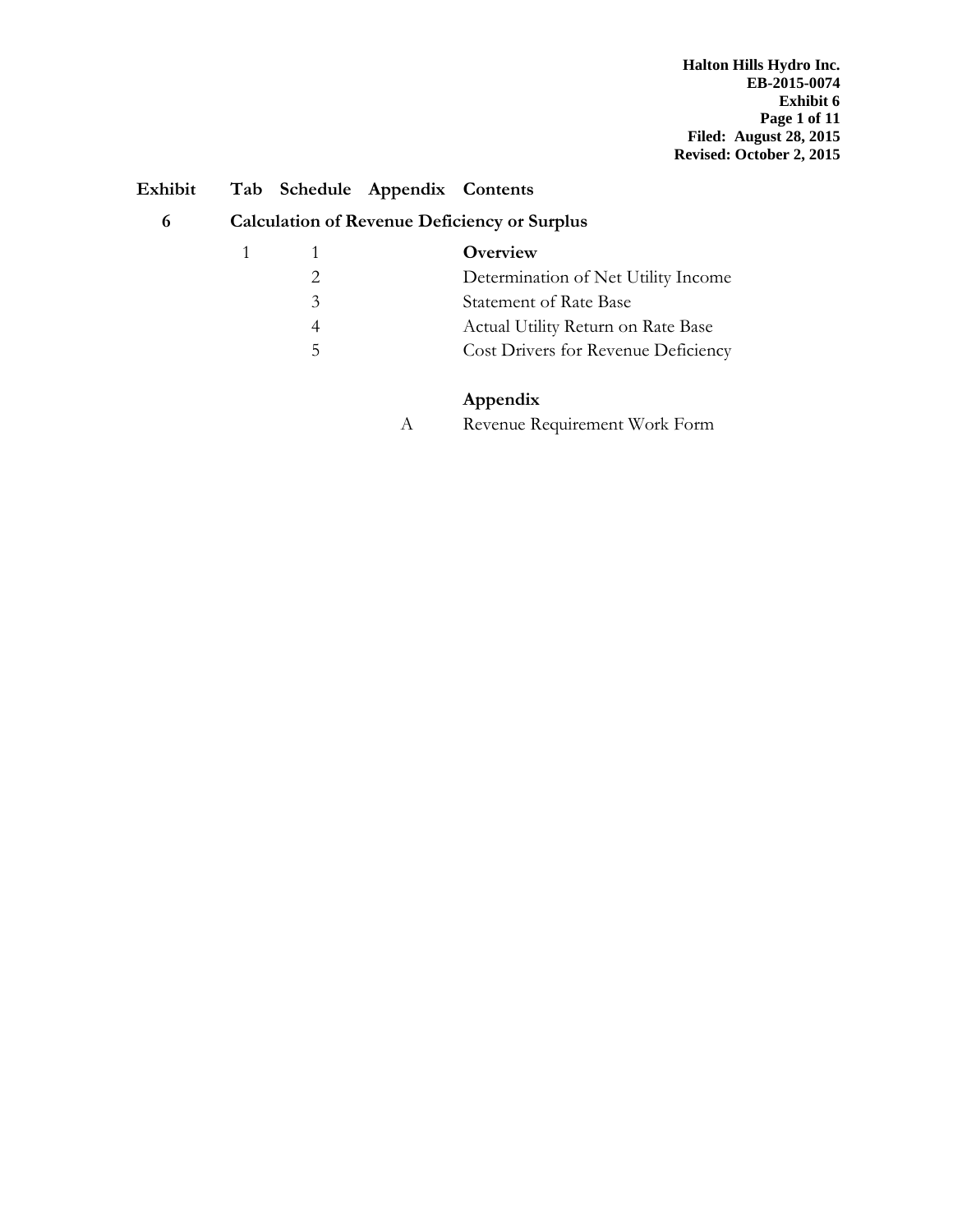**Halton Hills Hydro Inc. EB-2015-0074 Exhibit 6 Tab 1 Schedule 1 Page 2 of 11 Filed: August 28, 2015 Revised: October 2, 2015**

#### 1 **OVERVIEW**

- 2 HHHI has included the following information in this Exhibit, excluding energy costs (i.e. Cost of
- 3 Power and associated costs) and revenues:
- 4 Determination of Net Utility Income
- 5 Statement of Rate Base
- 6 Actual Utility Return on Rate Base
- 7 Indicated Rate of Return
- 8 Requested Rate of Return
- 9 Deficiency or Sufficiency in Revenue
- 10 Gross Deficiency or Sufficiency in Revenue
- 11
- 12 The information in this Exhibit supports HHHI request in this Application for an increase in its
- 13 Revenue Requirement to support the proposed capital and operating budgets for 2016 to service
- 14 debt, to pay deemed PILs and to return the allowed Return on Equity.
- 15 HHHI has determined that the Revenue Deficiency for the 2016 Test Year is \$2,209,583.
- 16 The calculations on which this determination is based are set out below. The Revenue Deficiency
- 17 calculation does not include the following:
- 18 Recovery of Deferral and Variance Accounts
- 19 Other electricity charges which include Energy Commodity, Transmission Charges and 20 Wholesale Market Service Charges
- 21 These items are considered elsewhere in this Application and are treated either as recoveries of
- 22 regulatory assets or regulatory liabilities on the Balance Sheet, or as energy related costs recorded in
- 23 the OEB-prescribed Retail Settlement Variance Accounts.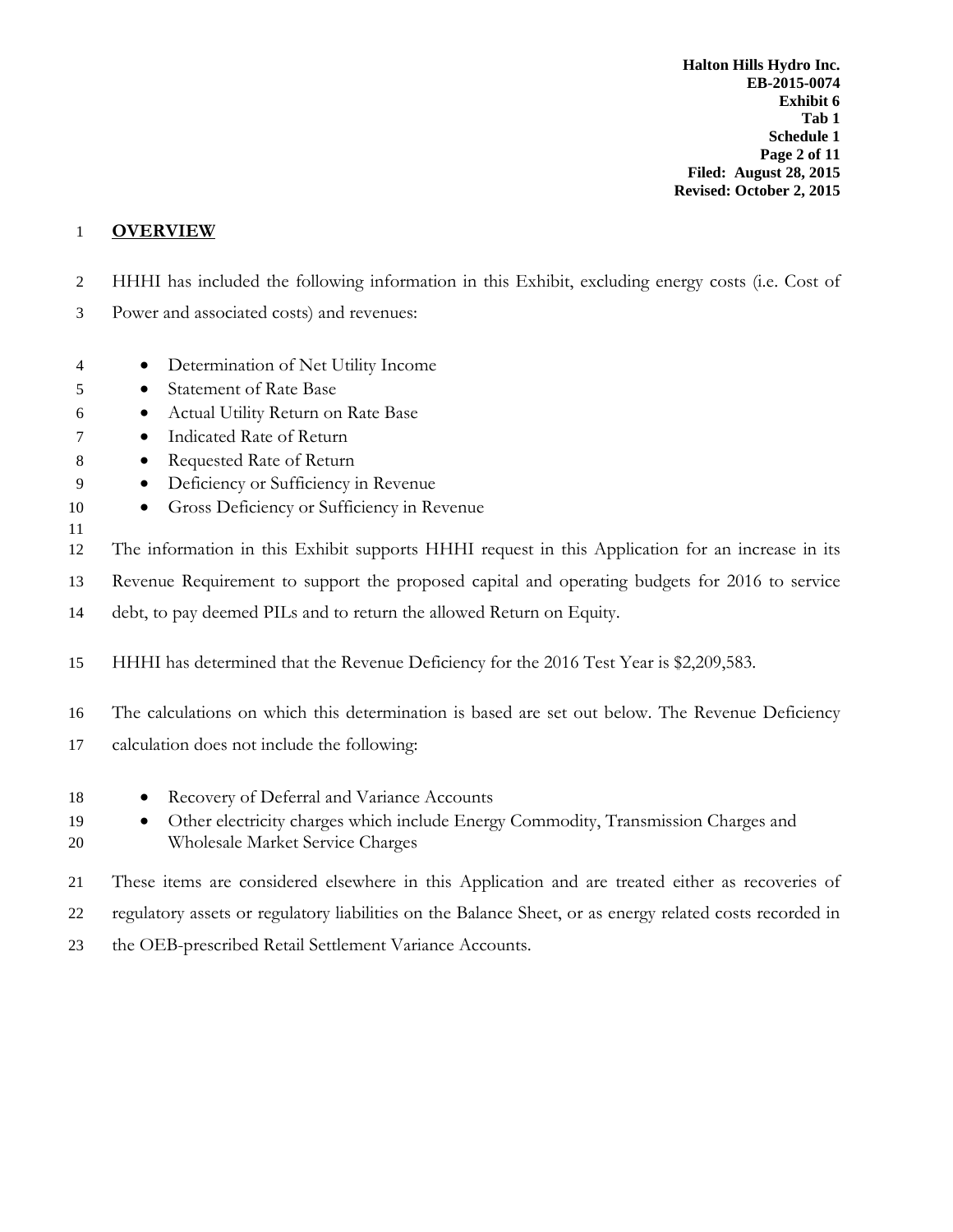**Halton Hills Hydro Inc. EB-2015-0074 Exhibit 6 Tab 1 Schedule 1 Page 3 of 11 Filed: August 28, 2015 Revised: October 2, 2015**

#### **Revenue Requirement**

- HHHI Revenue Requirement consists of the following:
- Operations, Maintenance and Administration Expense
- Property Taxes
- Depreciation/Amortization Expense
- PILs

- 7 Return on Rate Base (Deemed Interest & Return on Equity)
- HHHI Revenue Requirement is primarily received through electricity distribution rates with Other Revenue from Board-approved specific service charges such as Late Payment Charges and Other Miscellaneous Charges.
- These Other Revenues, as described in Exhibit 3, are treated as offsets against HHHI Service Revenue Requirement to calculate the Base Revenue Requirement upon which class-specific distribution rates are calculated.
- HHHI has included the OEB's Revenue Requirement Work Form ("RRWF") as Appendix 6-A of this Exhibit and has also been provided in Excel.

 HHHI has ensured that numbers entered in the RRWF reconcile with the appropriate numbers in other Exhibits of this Application.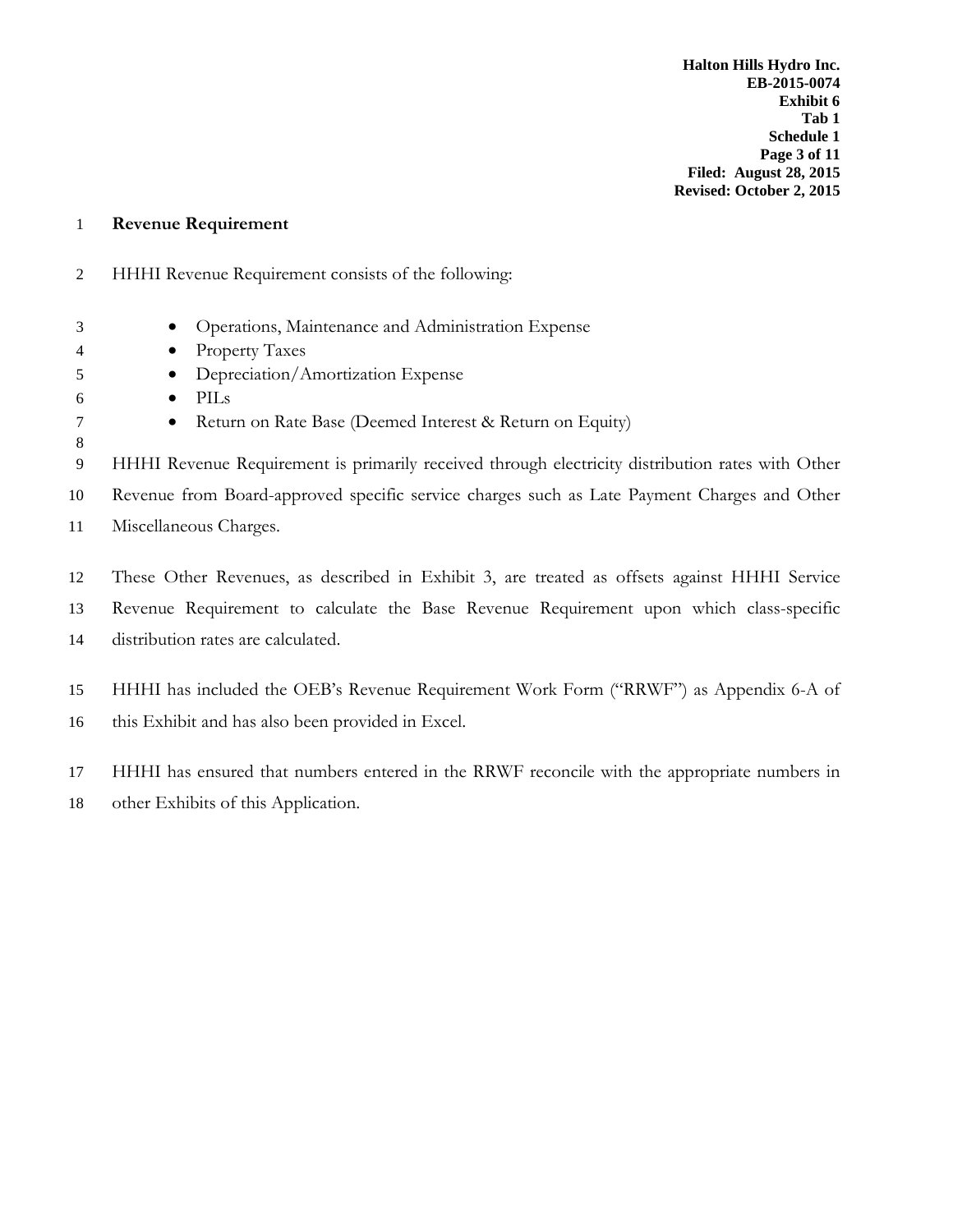**Halton Hills Hydro Inc. EB-2015-0074 Exhibit 6 Tab 1 Schedule 2 Page 4 of 11 Filed: August 28, 2015 Revised: October 2, 2015**

#### 1 **Determination of Net Utility Income**

- 2 HHHI has determined its allowable 2016 Net Income as \$2,311,908. Table 6-1 provides the detailed
- 3 Net Income calculation for the 2016 Test Year.
- 

#### 4 **Table 6-1: Determination of Net Utility Income**

| <b>Details</b>                           | $($ \$)    |
|------------------------------------------|------------|
| <b>Operating Revenues</b>                |            |
| Distribution Revenue (at Proposed Rates) | 11,262,055 |
| Other Revenue                            | 1,210,681  |
| <b>Total Operating Revenues</b>          | 12,472,736 |
| <b>Operating Expenses</b>                |            |
| OM&A Expenses                            | 6,757,846  |
| Depreciation/Amortization                | 2,356,442  |
| Property taxes                           | 101,400    |
| <b>Total Operating Expenses</b>          | 9,215,688  |
| Deemed Interest Expense                  | 1,165,806  |
| <b>Total Expenses</b>                    | 10,381,494 |
| Utility income before income taxes       | 2,091,242  |
| Income tax/(loss) grossed up             | (220, 666) |
| Utility net income                       | 2,311,908  |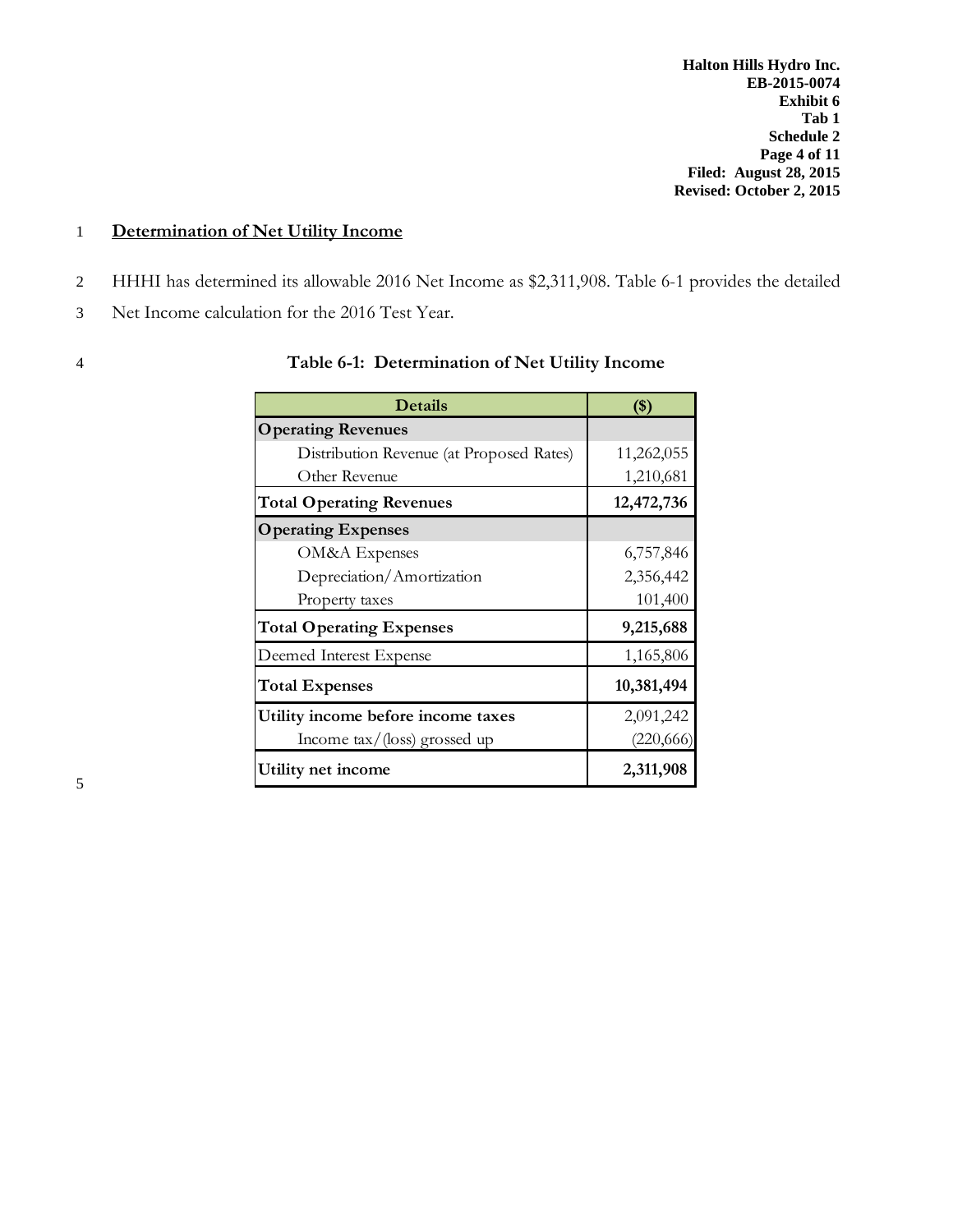#### 1 **Statement of Rate Base**

2 A summary of HHHI Rate Base for the 2016 Test Year, calculated on HHHI deemed capital 3 structure in accordance with the OEB Filing Requirements, is summarized in Table 6-2. HHHI 2016

4 Rate Base is \$62,148,062.

#### 5 **Table 6-2: Rate Base**

| <b>Particulars</b>                                | '\$)           |
|---------------------------------------------------|----------------|
| <b>Net Fixed Assets</b>                           |                |
| Gross Fixed Assets (average)                      | 86, 942, 725   |
| Accumulated Depreciation (average)                | (30, 251, 761) |
| Net Fixed Assets (average)                        | 56,690,964     |
| Allowance for Working Capital                     | 5,457,098      |
| <b>Total Rate Base</b>                            | 62,148,062     |
| <b>Allowance for Working Capital - Derivation</b> |                |
| Controllable Expenses                             | 6,685,666      |
| Cost of Power                                     | 66,075,638     |
| <b>Working Capital Base</b>                       | 72,761,304     |
| Working Capital Rate %                            | $7.5\%$        |
| <b>Working Capital Allowance</b>                  | 5,457,098      |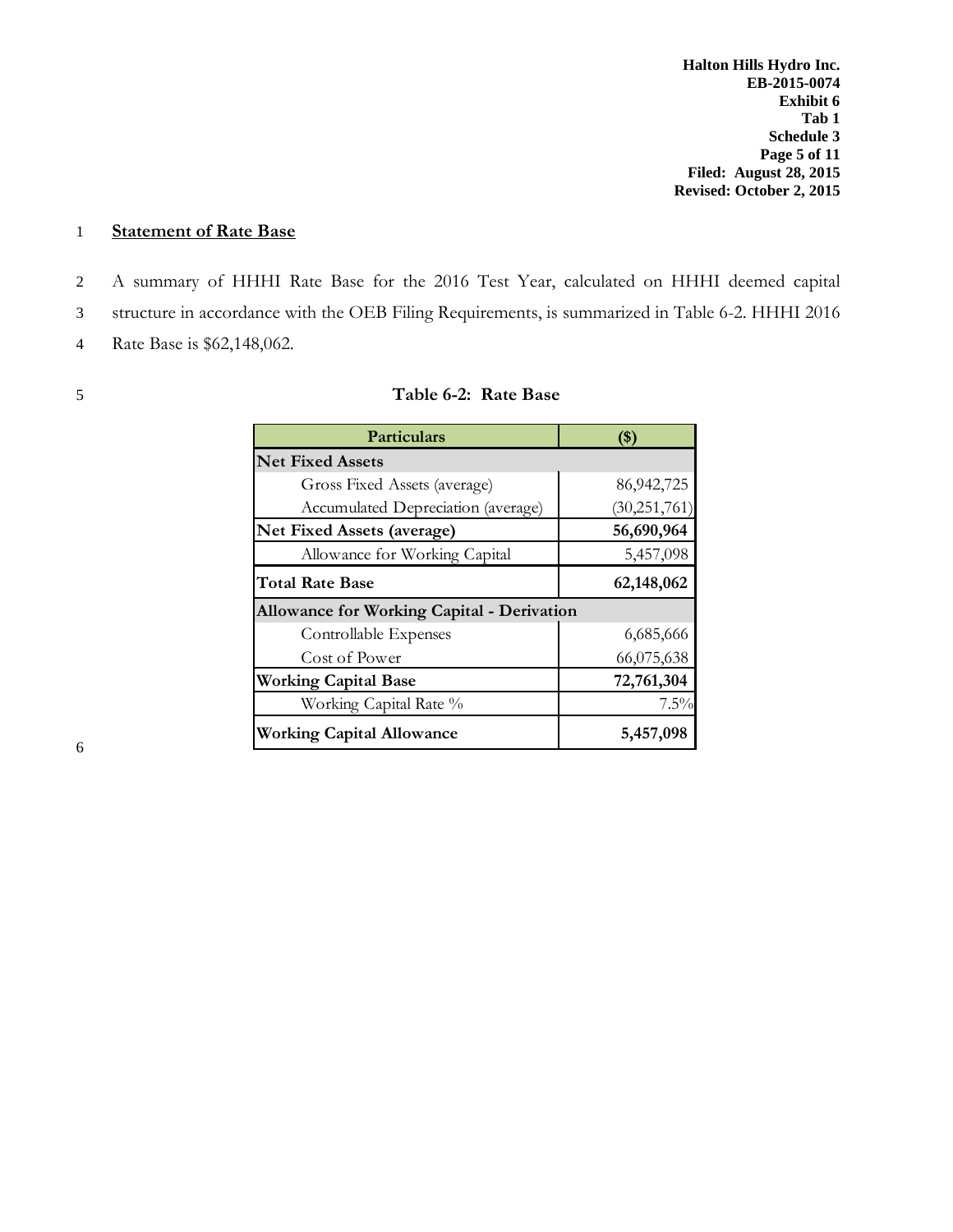**Halton Hills Hydro Inc. EB-2015-0074 Exhibit 6 Tab 1 Schedule 4 Page 6 of 11 Filed: August 28, 2015 Revised: October 2, 2015**

#### 1 **Actual Utility Return on Rate Base**

- 2 Table 6-3 summarizes the computation of HHHI 2016 Test Year at Existing Rates and the 2016
- 3 Test Year at Proposed Rates in order to achieve the Required Revenue.
- 

| <b>Details</b>    | 2016 Test Year<br>at Existing<br>Rate | 2016<br>Req |
|-------------------|---------------------------------------|-------------|
| urn on Rate Base: |                                       |             |
|                   | (2.110)(2)                            |             |

| <b>Details</b>                          | at Existing<br>Rate | 2016 Revenue<br>Requirement |
|-----------------------------------------|---------------------|-----------------------------|
| <b>Actual Return on Rate Base</b>       |                     |                             |
| Rate Base                               | 62,148,062          | 62,148,062                  |
| <b>Interest Expense</b>                 | 1,165,806           | 1,165,806                   |
| Net Income                              | 433,762             | 2,311,908                   |
| <b>Total Actual Return on Rate Base</b> | 1,599,569           | 3,477,714                   |
| <b>Actual Return on Rate Base</b>       | 2.57%               | 5.60%                       |
| <b>Required Return on Rate Base</b>     |                     |                             |
| Rate Base                               | 62,148,062          | 62,148,062                  |
| <b>Rate of Return</b>                   |                     |                             |
| Return on Debt (Weighted)               | $3.13\%$            | 3.13%                       |
| Return on Equity                        | $9.30\%$            | 9.30%                       |
| Deemed Interest Expense                 | 1,165,806           | 1,165,806                   |
| Return on Equity                        | 2,311,908           | 2,311,908                   |
| <b>Total Return</b>                     | 3,477,714           | 3,477,714                   |
| <b>Expected Return on Rate Base</b>     | 5.60%               | 5.60%                       |

#### 5

#### 6 **Indicated Rate of Return**

7 HHHI 2016 Indicated Rate of Return is 5.60% as presented in Table 6-4 and is calculated as the

8 sum of Utility Net Income and Deemed Interest Expense divided by the Utility Rate of Return on

9 Rate Base.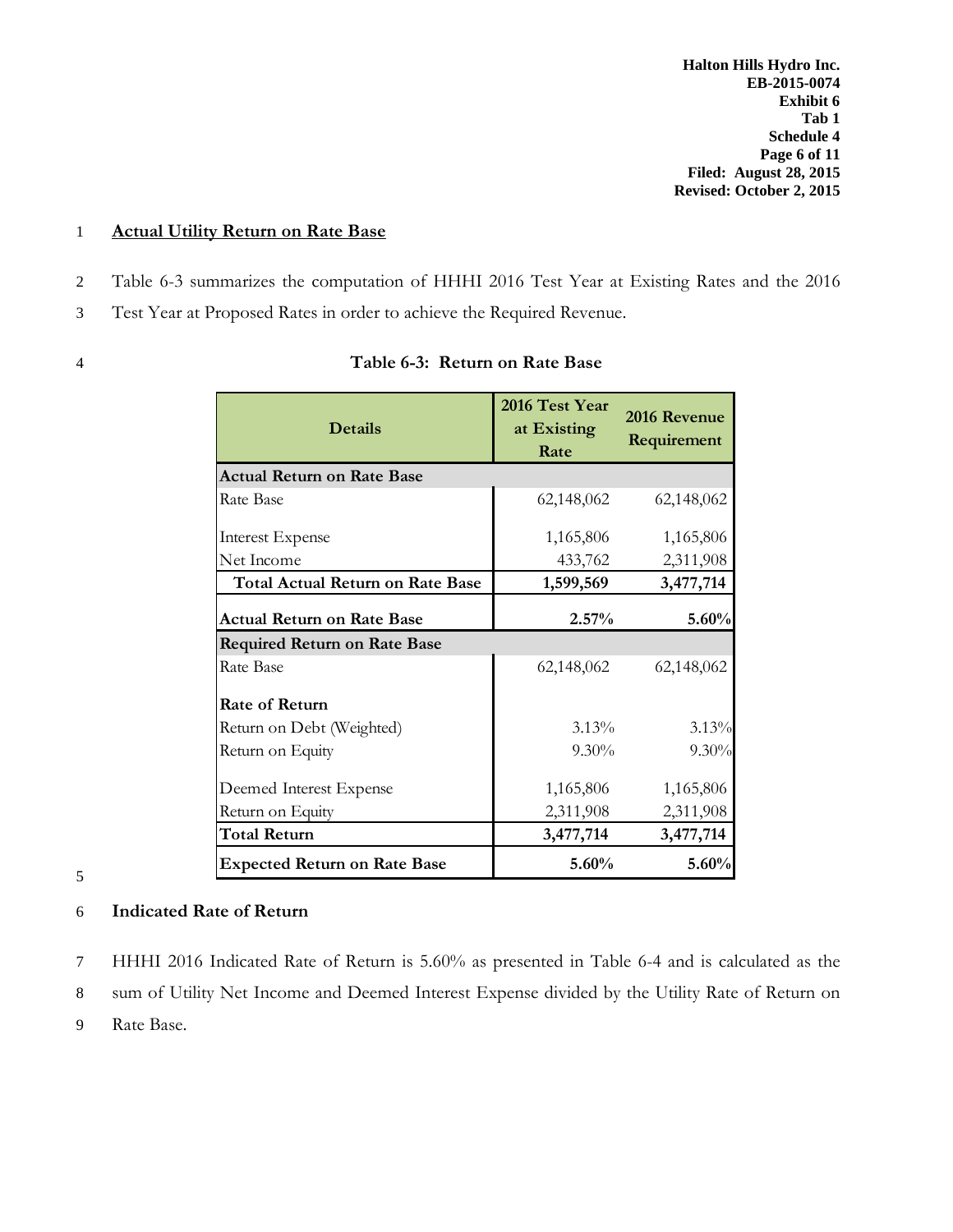#### **Requested Rate of Return**

- HHHI has determined its requested Rate of Return on Base to be 5.60% or \$3,477,714.
- Table 6-3 above summarizes the computation of HHHI 2016 Requested Rate of Return on Rate Base of 5.60%.
- As summarized in Table 6-3, in the absence of a change to distribution rates for 2016, as proposed

in this Application, and assuming that the 2015 Approved rates remained unchanged, HHHI Return

on Rate Base would be \$1,599,569 or 2.57%.

#### **Deficiency or Sufficiency in Revenue**

 HHHI has provided a detailed calculation supporting its 2016 Revenue Deficiency in Table 6-4 in this Exhibit.

#### **Gross Deficiency or Sufficiency in Revenue**

 HHHI has provided a detailed calculation supporting its 2016 Revenue Deficiency in Table 6-4. The Gross Revenue Deficiency is calculated at \$2,209,583. Table 6-4 provides the Revenue Deficiency calculation for the 2016 Test Year at Proposed Rates, which balances the Revenue Deficiency, Net Income and Total Return on Rate Base.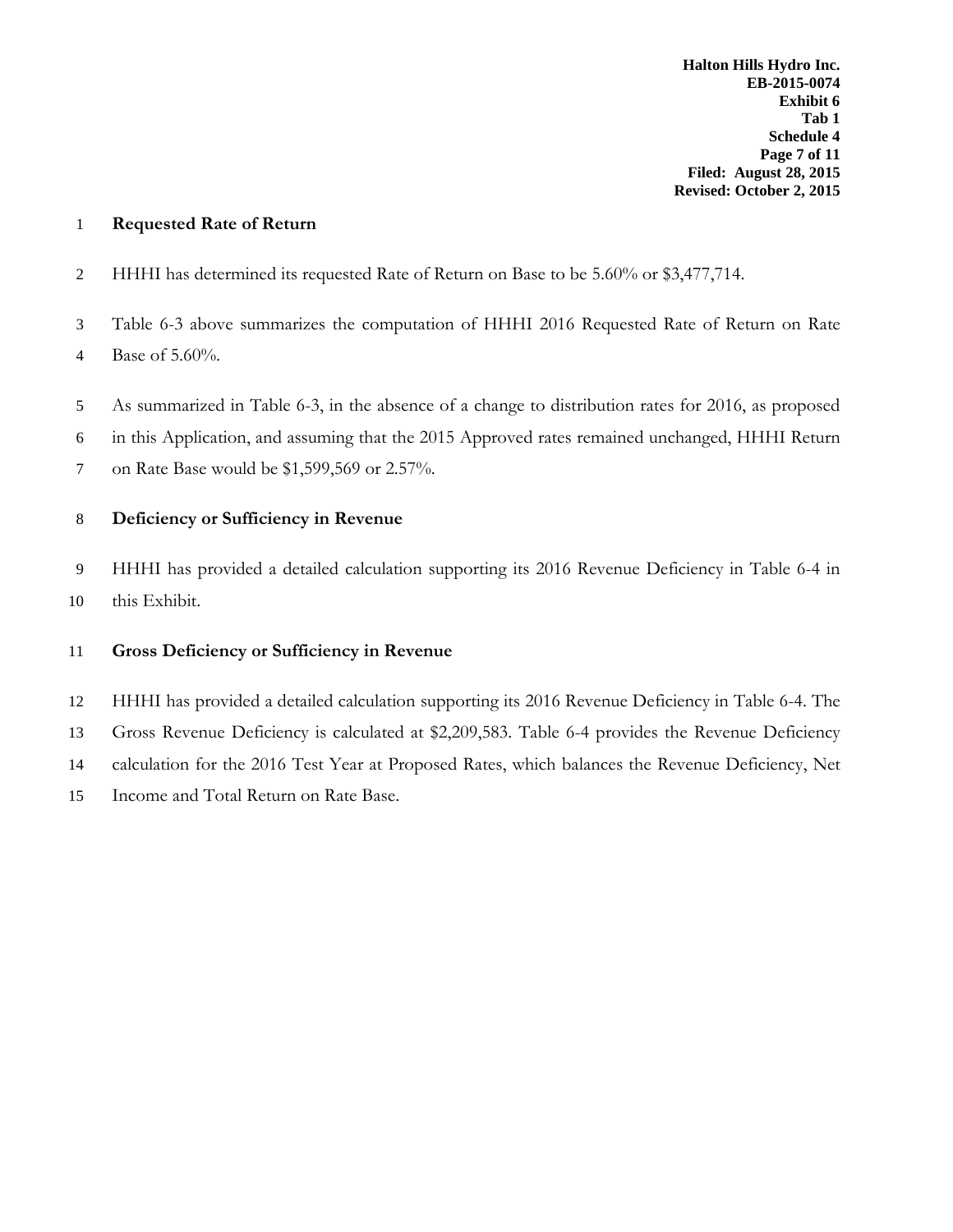**Halton Hills Hydro Inc. EB-2015-0074 Exhibit 6 Tab 1 Schedule 4 Page 8 of 11 Filed: August 28, 2015 Revised: October 2, 2015**

| Description                                       | 2015 Bridge<br>Actual  | <b>2016 Test</b><br><b>Existing Rates</b> | 2016 Test -<br><b>Required Revenue</b> |
|---------------------------------------------------|------------------------|-------------------------------------------|----------------------------------------|
| Revenue                                           |                        |                                           |                                        |
| Revenue Deficiency                                |                        |                                           | 2.209.583                              |
| <b>Distribution Revenue</b>                       | 9,847,171              | 9,052,472                                 | 9,052,472                              |
| Other Operating Revenue (Net)                     | 1,210,681              | 1,210,681                                 | 1,210,681                              |
| <b>Total Revenue</b>                              | 11,057,851             | 10,263,153                                | 12,472,736                             |
| <b>Costs and Expenses</b>                         |                        |                                           |                                        |
| Administrative & General, Billing & Collecting    | 4,501,910              | 5,013,007                                 | 5,013,007                              |
| Operation & Maintenance                           | 1,606,363              | 1,729,772                                 | 1,729,772                              |
| Donations - LEAP                                  | 12,000                 | 12,027                                    | 12,027                                 |
| Depreciation & Amortization                       | 2.119.419              | 2,356,442                                 | 2.356.442                              |
| Property Taxes                                    | 101,896                | 104,440                                   | 104,440                                |
| Deemed Interest                                   | 1,125,041<br>9.466.630 | 1,165,806                                 | 1,165,806                              |
| <b>Total Costs and Expenses</b>                   |                        | 10,381,495                                | 10,381,495                             |
| Utility Income Before Income Taxes                | 1,591,221              | (118, 342)                                | 2,091,242                              |
| <b>Income Taxes:</b>                              |                        |                                           |                                        |
| Corporate Income Taxes                            | (256, 455)             | (552, 104)                                | (220, 666)                             |
| <b>Total Income Taxes</b>                         | (256, 455)             | (552, 104)                                | (220, 666)                             |
|                                                   |                        |                                           |                                        |
| <b>Utility Net Income</b>                         | 1,847,676              | 433,762                                   | 2,311,908                              |
|                                                   |                        |                                           |                                        |
| <b>Income Tax Expense Calculation:</b>            |                        |                                           |                                        |
| Accounting Income                                 | 1,591,221              | (118, 342)                                | 2,091,242                              |
| Tax Adjustments to Accounting Income              | (3, 245, 770)          | (3, 562, 349)                             | (3, 562, 349)                          |
| Taxable Income                                    | (1,654,549)            | (3,680,691)                               | (1, 471, 108)                          |
| Income tax expense before credits<br>Credits      | (256, 455)<br>0        | (552, 104)<br>0                           | (220, 666)<br>0                        |
| Income Tax Expense                                | (256, 455)             | (552, 104)                                | (220, 666)                             |
| <b>Tax Rate Refecting Tax Credits</b>             | 15.50%                 | 15.00%                                    | 15.00%                                 |
|                                                   |                        |                                           |                                        |
| <b>Actual Return on Rate Base:</b>                |                        |                                           |                                        |
| Rate Base                                         | 62,201,443             | 62,148,062                                | 62,148,062                             |
|                                                   |                        |                                           |                                        |
| Interest Expense<br>Net Income                    | 1,125,041              | 1,165,806                                 | 1,165,806                              |
| Total Actual Return on Rate Base                  | 1,847,676<br>2,972,718 | 433,762<br>1,599,569                      | 2,311,908<br>3,477,714                 |
|                                                   |                        |                                           |                                        |
| <b>Actual Return on Rate Base</b>                 | 4.78%                  | 2.57%                                     | 5.60%                                  |
|                                                   |                        |                                           |                                        |
| Required Return on Rate Base:                     |                        |                                           |                                        |
| Rate Base                                         | 62,201,443             | 62,148,062                                | 62,148,062                             |
|                                                   |                        |                                           |                                        |
| <b>Return Rates:</b>                              |                        |                                           |                                        |
| Return on Debt (Weighted)                         | 3.01%                  | 3.13%                                     | 3.13%                                  |
| Return on Equity                                  | 8.82%                  | 9.30%                                     | 9.30%                                  |
| Deemed Interest Expense                           | 1,125,041              | 1,165,806                                 | 1,165,806                              |
| Return On Equity                                  | 2,194,467              | 2,311,908                                 | 2,311,908                              |
| <b>Total Return</b>                               | 3,319,508              | 3,477,714                                 | 3,477,714                              |
|                                                   |                        |                                           |                                        |
| <b>Expected Return on Rate Base</b>               | 5.34%                  | 5.60%                                     | 5.60%                                  |
| <b>Revenue Deficiency After Tax</b>               | 346,790                | 1,878,146                                 | 0                                      |
| Revenue Deficiency Before Tax                     | 410,403                | 2209583.238                               | 0                                      |
|                                                   |                        |                                           |                                        |
| Tax Exhibit                                       |                        |                                           | 2016                                   |
| Deemed Utility Income                             |                        |                                           | 2,311,908                              |
| Tax Adjustments to Accounting Income              |                        |                                           | (3, 562, 349)                          |
| Taxable Income prior to adjusting revenue to PILs |                        |                                           | $-1,250,442$                           |
| Tax Rate                                          |                        |                                           | 15.00%                                 |
| Total PILs before gross up before tax credits     |                        |                                           | $-187,566$                             |
| <b>Tax Credits</b>                                |                        |                                           | 0                                      |
| Total PILs before gross up after tax credits      |                        |                                           | (187, 566)                             |
| Grossed up PILs                                   |                        |                                           | (220, 666)                             |

### 1 **Table 6-4: Revenue Deficiency Calculation**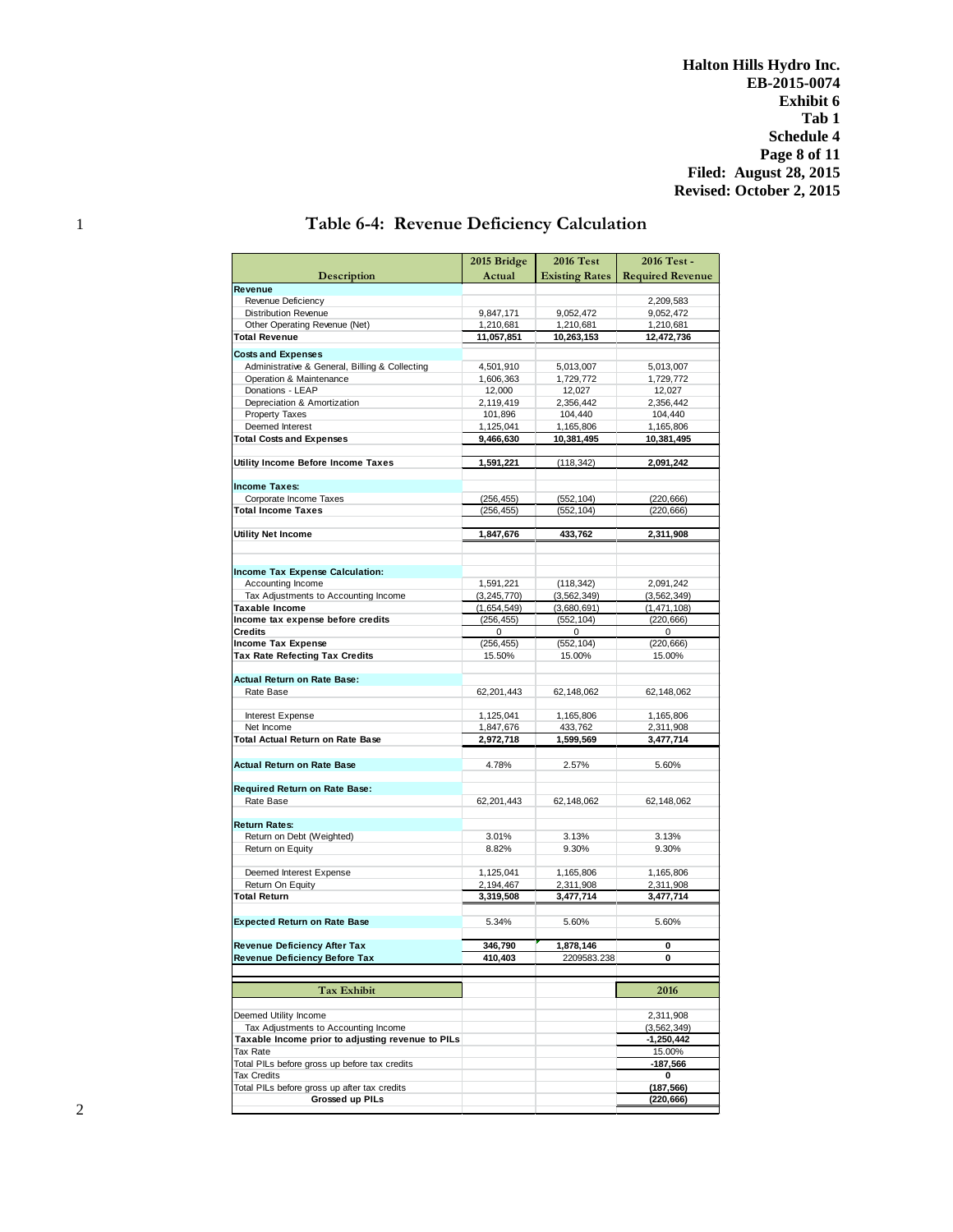**Halton Hills Hydro Inc. EB-2015-0074 Exhibit 6 Tab 1 Schedule 5 Page 9 of 11 Filed: August 28, 2015 Revised: October 2, 2015**

#### 1 **Cost Drivers for Revenue Deficiency**

 Table 6-5 below outlines the contributors to the revenue deficiency by revenue requirement component. Column A lists the 2012 approved amounts. Column B lists the 2016 revenue at existing rates shown in Table 6-4 above, allocated to revenue requirement component based on the proportions in Column A. It is HHH's view that Column B estimates the revenue requirement components for revenue at existing rates based on the components assumed in existing rates. Column C lists the 2016 proposed components. Finally, Column D represents the difference between Column C and Column B which provides an estimate of the revenue requirement components for the revenue deficiency of \$2,209,583.

#### 10 **Table 6-5: Revenue Deficiency by Revenue Requirement Component**

| <b>Service Revenue</b><br>Requirement | 2012 Board<br>Approved | 2015 Revenue at<br><b>Existing Rates</b><br><b>Allocated</b> in<br>Proportion to<br>2012 Approved | 2016 Proposed<br>Rates        | Revenue<br>Deficiency |
|---------------------------------------|------------------------|---------------------------------------------------------------------------------------------------|-------------------------------|-----------------------|
|                                       | (A)                    | (B)                                                                                               | (C)                           | $(D) = (C) - (B)$     |
| OM&A                                  | 5,793,400              | 6,079,218                                                                                         | 6,754,806                     | 675,588               |
| Property Tax                          | 106,600                | 111,859                                                                                           | 104,440                       | (7, 419)              |
| Depreciation                          | 1,319,144              | 1,384,224                                                                                         | 2,356,442                     | 972,218               |
| Return on Rate Base                   | 2,532,502              | 2,657,443                                                                                         | 3,477,714                     | 820,271               |
| PILs                                  | 28,979                 | 30,409                                                                                            | (220, 666)                    | (251,075)             |
| Total                                 | 9,780,625              | 10,263,153                                                                                        | 12,472,736                    | 2,209,583             |
|                                       | 2012 Board<br>Approved |                                                                                                   | 2016 Proposed<br><b>Rates</b> | <b>Difference</b>     |
|                                       | (A)                    |                                                                                                   | (C)                           | $(D) = (C) - (A)$     |
| <b>Rate Base</b>                      | 42,429,005             |                                                                                                   | 62,148,062                    | 19,719,056            |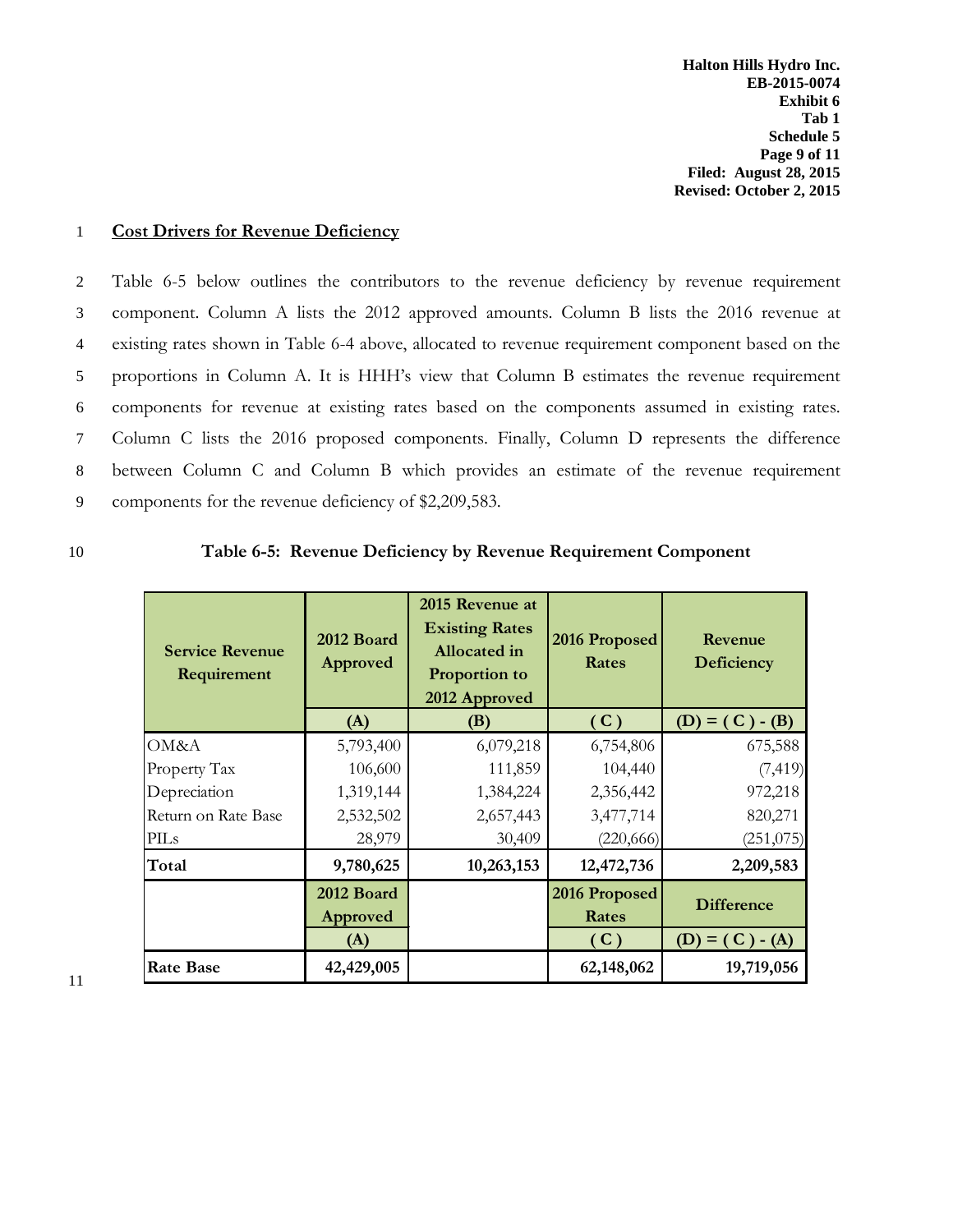| -1             | There are three main contributors to the revenue deficiency of \$2,209,583 for the 2016 Test Year:        |
|----------------|-----------------------------------------------------------------------------------------------------------|
| $\overline{2}$ | The first contributor is the cost increases in OM&A as detailed in Exhibit 4. Please refer to             |
| 3              | Exhibit 4, Table 4-2 - Overall Cost Trends for 2016 Test Year OM&A Expenditures and                       |
| 4              | the supporting explanation for the increase of \$678,488 in OM&A since 2012.                              |
| 5              | The second relates to the increase in return on rate base resulting from an increase in rate<br>$\bullet$ |
| 6              | base of \$19.7M which is detailed in Exhibit 2. Please refer to Exhibit 2, Table 2-1 Summary              |
| 7              | of Rate Base which supports the rate base values shown above for 2012 approved and 2016                   |
| 8              | proposed. The rationale that supports the \$19.7M increase in rate base since 2012 is                     |
| 9              | provided in Exhibit 2.                                                                                    |
| 10             | The third is the increase in depreciation expense as result of the \$19.7M asset addition since           |
| 11             | 2012.                                                                                                     |
| 12             | As shown in Table 6-5, the increases in OM&A, depreciation expense and return on rate                     |
| 13             | base are offset by decreases in PILs. The decrease in PILs is a result of HHHI expensing its              |
| 14             | pole replacement cost and some overhead costs for tax purposes and capitalized these                      |
| 15             | amounts for accounting purposes.                                                                          |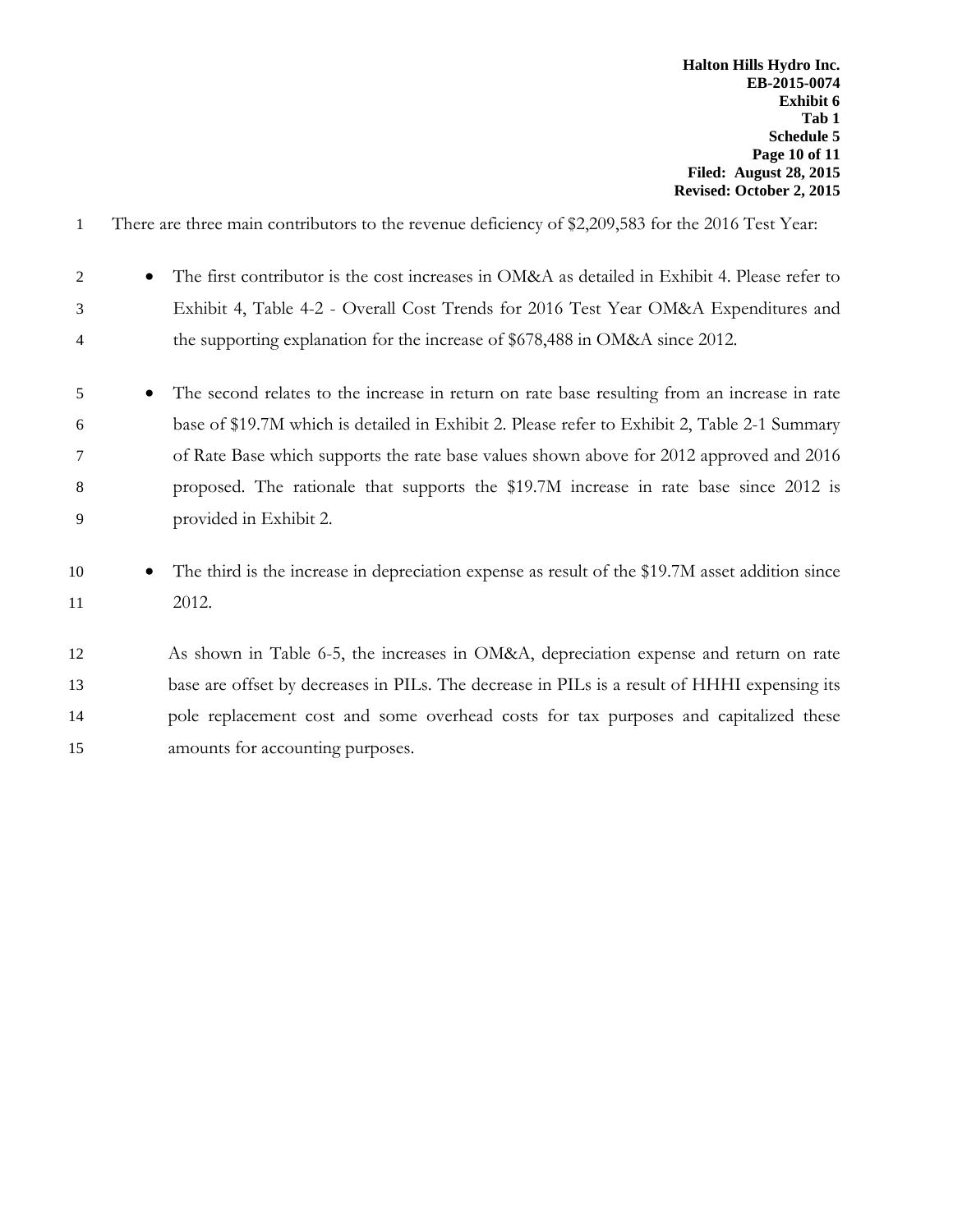**Halton Hills Hydro Inc. EB-2015-0074 Exhibit 6 Page 11 of 11 Filed: August 28, 2015 Revised: October 2, 2015**

|   | <b>APPENDIX 6-A</b>           |
|---|-------------------------------|
| 2 | REVENUE REQUIREMENT WORK FORM |
| 3 | (2.6.1)                       |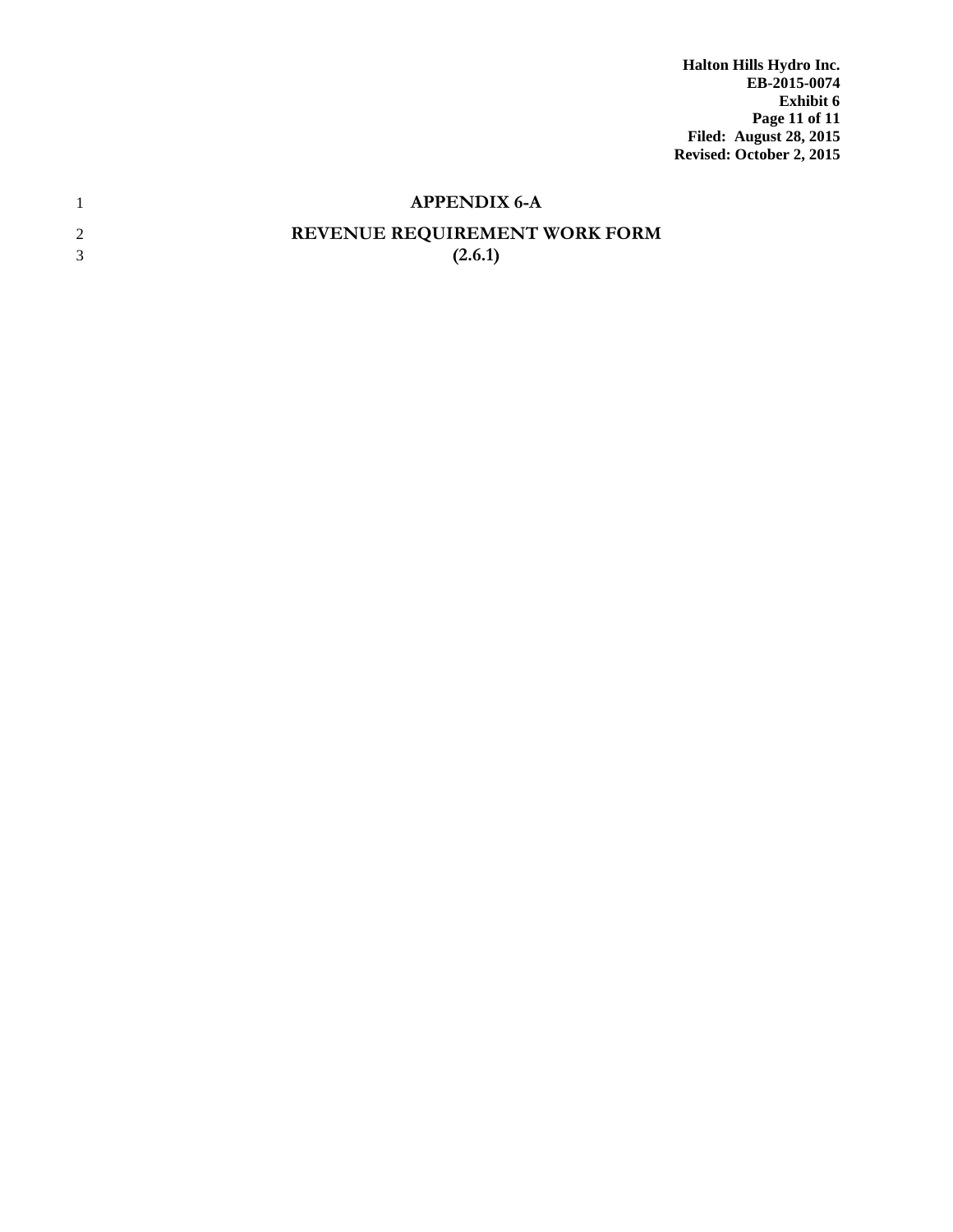

# **Revenue Requirement Workform** (RRWF) for 2016 Filers



| Version | 6.00 |  |
|---------|------|--|
|---------|------|--|

| <b>Utility Name</b>      | Halton Hills Hydro Inc.                   |  |
|--------------------------|-------------------------------------------|--|
| <b>Service Territory</b> | Town of Halton Hills                      |  |
| Assigned EB Number       | EB-2015-0074                              |  |
| <b>Name and Title</b>    | David J. Smelsky, Chief Financial Officer |  |
| <b>Phone Number</b>      | 519-853-3700 ext 208                      |  |
| <b>Email Address</b>     | dsmelsky@haltonhillshydro.com             |  |

*This Workbook Model is protected by copyright and is being made available to you solely for the purpose of filing your application. You may use and copy this model for that*  purpose, and provide a copy of this model to any person that is advising or assisting you in that regard. Except as indicated above, any copying, reproduction, publication, sale, *adaptation, translation, modification, reverse engineering or other use or dissemination of this model without the express written consent of the Ontario Energy Board is*  prohibited. If you provide a copy of this model to a person that is advising or assisting you in preparing the application or reviewing your draft rate order, you must ensure that *the person understands and agrees to the restrictions noted above.*

While this model has been provided in Excel format and is required to be filed with the applications, the onus remains on the applicant to ensure the accuracy of the data and the *results.*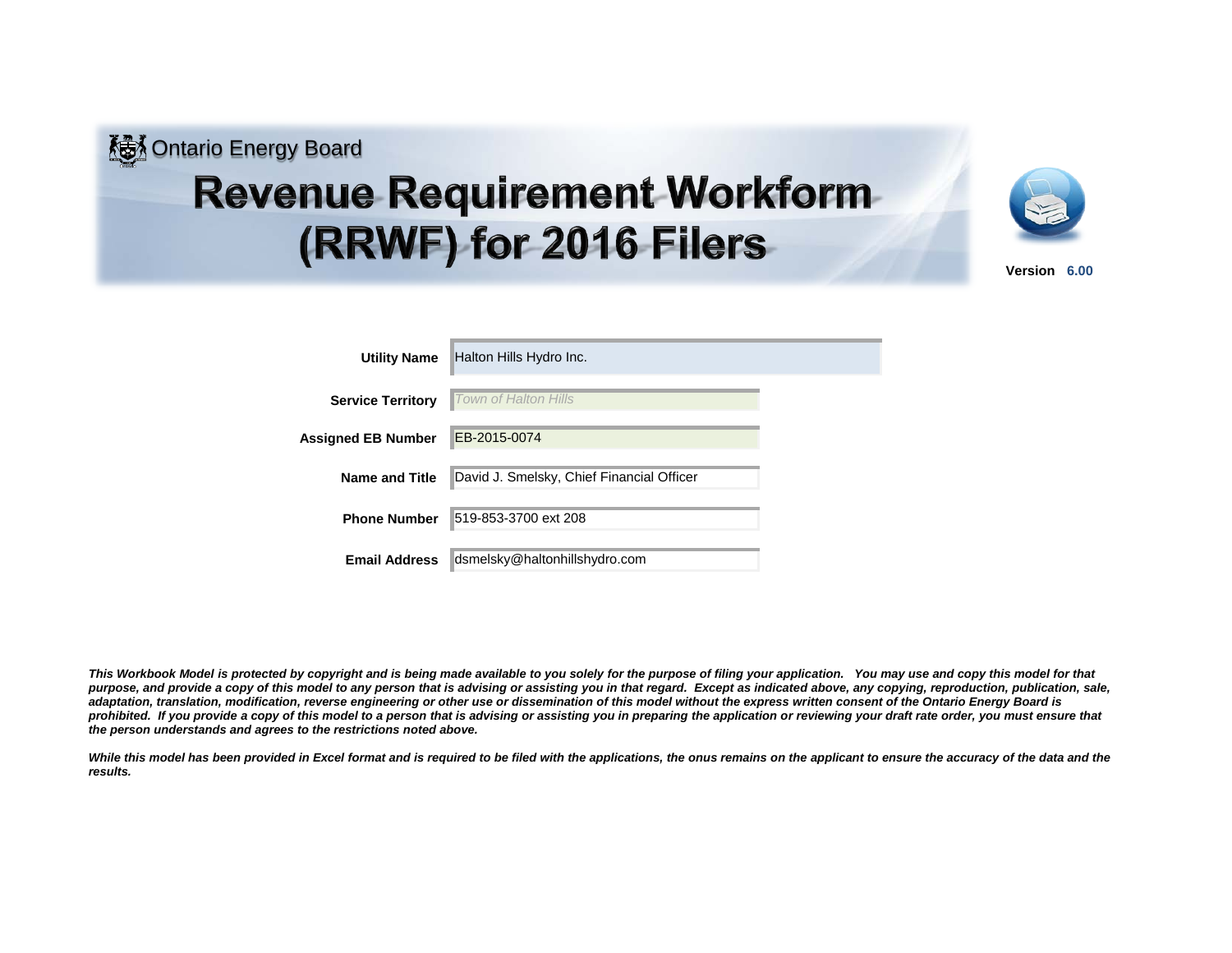## **<u>&</u>** Ontario Energy Board **Revenue Requirement Workform** (RRWF) for 2016 Filers

| 1. Info              | 6. Taxes PILs      |
|----------------------|--------------------|
| 2. Table of Contents | 7. Cost of Capital |
| 3. Data Input Sheet  | 8. Rev Def Suff    |
| 4. Rate Base         | 9. Rev Regt        |
| 5. Utility Income    | 10. Tracking Sheet |
|                      |                    |

#### **Notes:**

- **(1)** Pale green cells represent inputs
- **(2)** Pale green boxes at the bottom of each page are for additional notes
- **(3)** Pale yellow cells represent drop-down lists
- **(4)** *Please note that this model uses MACROS. Before starting, please ensure that macros have been enabled.*
- **(5)** *Completed versions of the Revenue Requirement Work Form are required to be filed in working Microsoft Excel*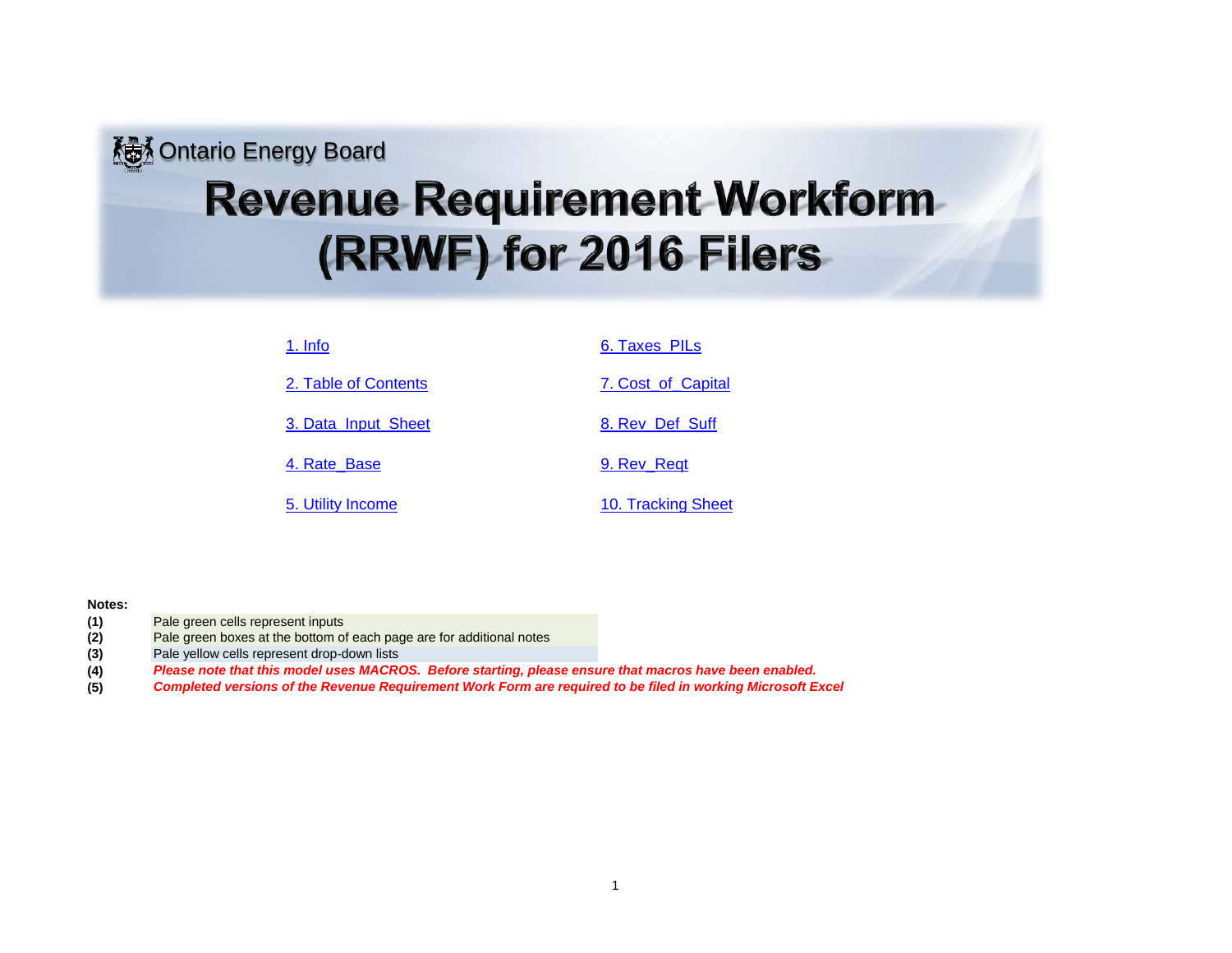### **AM** Ontario Energy Board **Revenue Requirement Workform** (RRWF) for 2016 Filers

#### **Data Input (1)**

|                         |                                                                                                                                                                           | <b>Initial</b><br><b>Application</b>             | (2) |               |                                      | (6) | Per Board<br><b>Decision</b>             |     |
|-------------------------|---------------------------------------------------------------------------------------------------------------------------------------------------------------------------|--------------------------------------------------|-----|---------------|--------------------------------------|-----|------------------------------------------|-----|
| 1                       | <b>Rate Base</b><br>Gross Fixed Assets (average)<br>Accumulated Depreciation (average)<br><b>Allowance for Working Capital:</b>                                           | \$86.942.725<br>$(S30, 251, 761)$ (5)            |     | \$            | 86.942.725<br>(\$30,251,761)         |     | \$86,942,725<br>(\$30,251,761)           |     |
|                         | <b>Controllable Expenses</b><br>Cost of Power<br>Working Capital Rate (%)                                                                                                 | \$6,685,666<br>\$66,075,638<br>7.50% (9)         |     | \$<br>\$      | 6.685.666<br>66,075,638<br>7.50% (9) |     | \$6,685,666<br>\$66,075,638<br>7.50% (9) |     |
| $\overline{\mathbf{2}}$ | <b>Utility Income</b><br><b>Operating Revenues:</b><br>Distribution Revenue at Current Rates<br>Distribution Revenue at Proposed Rates                                    | \$9,052,472<br>\$11,262,055                      |     |               |                                      |     |                                          |     |
|                         | <b>Other Revenue:</b><br>Specific Service Charges<br>Late Payment Charges<br>Other Distribution Revenue<br>Other Income and Deductions                                    | \$375,470<br>\$120,000<br>\$171.914<br>\$543,297 |     |               |                                      |     |                                          |     |
|                         | <b>Total Revenue Offsets</b>                                                                                                                                              | $$1,210,681$ (7)                                 |     |               |                                      |     |                                          |     |
|                         | <b>Operating Expenses:</b><br>OM+A Expenses<br>Depreciation/Amortization<br>Property taxes<br>Other expenses                                                              | \$6,754,806<br>\$2,356,442<br>\$104,440          |     | \$<br>\$<br>S | 6,754,806<br>2,356,442<br>104,440    |     | \$6,754,806<br>\$2,356,442<br>\$104,440  |     |
| 3                       | <b>Taxes/PILs</b><br>Taxable Income:<br>Adjustments required to arrive at taxable                                                                                         | $(\$3,562,349)$ (3)                              |     |               |                                      |     |                                          |     |
|                         | income<br>Utility Income Taxes and Rates:<br>Income taxes (not grossed up)                                                                                                | (\$187,566)                                      |     |               |                                      |     |                                          |     |
|                         | Income taxes (grossed up)<br>Federal tax (%)<br>Provincial tax (%)<br><b>Income Tax Credits</b>                                                                           | (\$220,666)<br>10.50%<br>4.50%                   |     |               |                                      |     |                                          |     |
| 4                       | <b>Capitalization/Cost of Capital</b><br><b>Capital Structure:</b>                                                                                                        |                                                  |     |               |                                      |     |                                          |     |
|                         | Long-term debt Capitalization Ratio (%)<br>Short-term debt Capitalization Ratio (%)<br>Common Equity Capitalization Ratio (%)<br>Prefered Shares Capitalization Ratio (%) | 56.0%<br>$4.0\%$ (8)<br>40.0%<br>100.0%          |     |               |                                      | (8) |                                          | (8) |
|                         | <b>Cost of Capital</b><br>Long-term debt Cost Rate (%)<br>Short-term debt Cost Rate (%)<br>Common Equity Cost Rate (%)<br>Prefered Shares Cost Rate (%)                   | 3.20%<br>2.16%<br>9.30%<br>0.00%                 |     |               |                                      |     |                                          |     |

**Notes:**

**General** Data inputs are required on Sheets 3. Data from Sheet 3 will automatically complete calculations on sheets 4 through 9 (Rate Base through Revenue Requirement). Sheets 4 through 9 do not require any inputs except for notes that the Applicant may wish to enter to support the results. Pale green cells are available on sheets 4 through 9 to enter both footnotes beside key cells and the related text for the notes at the bottom of each sheet.

**(1)** All inputs are in dollars (\$) except where inputs are individually identified as percentages (%)

- **(2)** Data in column E is for Application as originally filed. For updated revenue requirement as a result of interrogatory responses, technical or settlement conferences, etc., use colimn M and Adjustments in column I
- Net of addbacks and deductions to arrive at taxable income.
- **(3) (4) (5)**
- Average of Gross Fixed Assets at beginning and end of the Test Year Average of Accumulated Depreciation at the beginning and end of the Test Year. Enter as a negative amount.
- **(6)** Select option from drop-down list by clicking on cell M10. This column allows for the application update reflecting the end of discovery or Argument-in-Chief. Also, the outcome of any Settlement Process can be reflected.
- Input total revenue offsets for deriving the base revenue requirement from the service revenue requirement
- **(7) (8)**
- **(8)** 4.0% unless an Applicant has proposed or been approved for another amount.<br>**(9)** The default Working Capital Allowance factor is 7.5% (of Cost of Power plus controllable expenses), per the letter issued by the Board WCA factor based on lead-lag study or approved WCA factor for another distributor, with supporting rationale.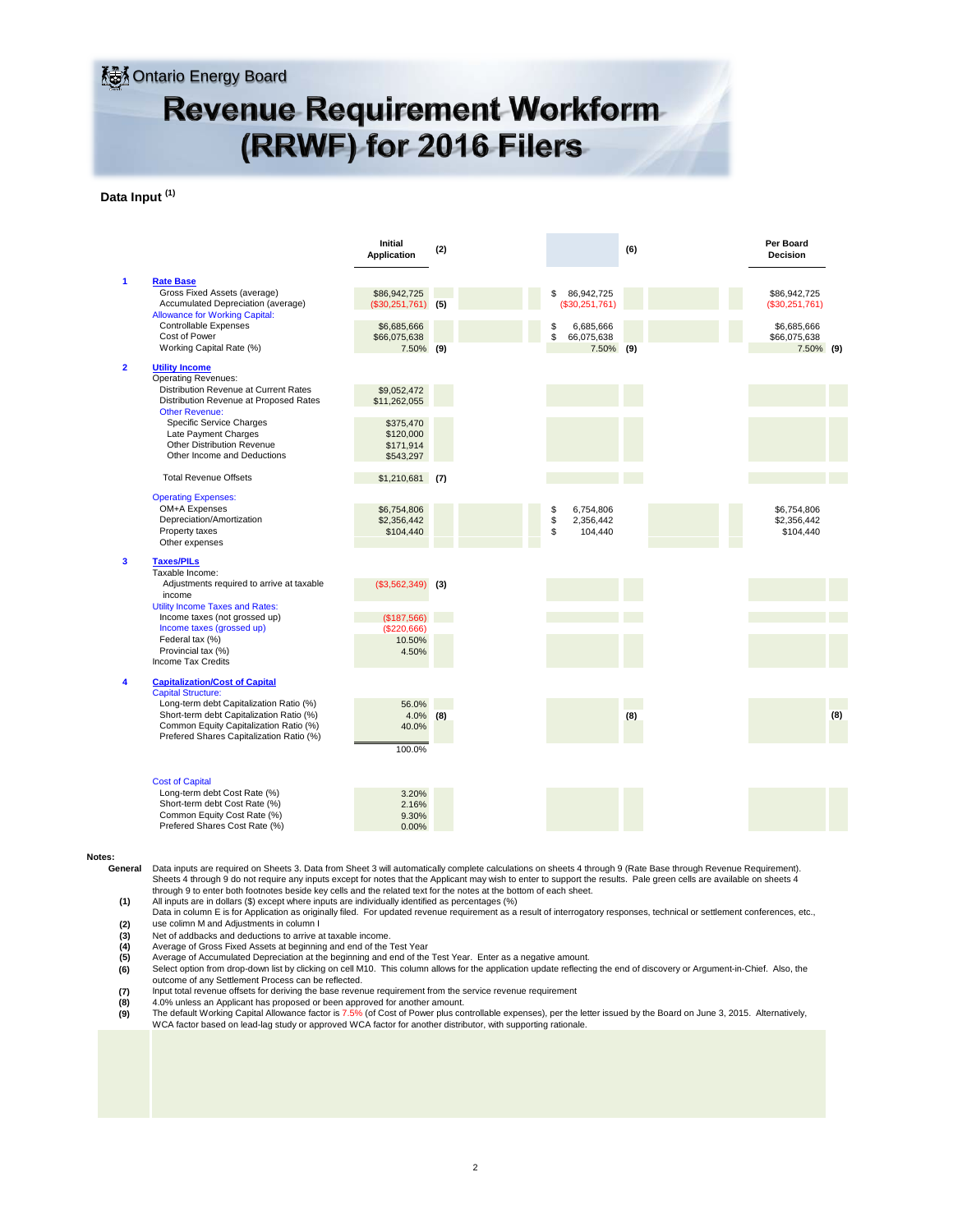## **Ko** Ontario Energy Board **Revenue Requirement Workform** (RRWF) for 2016 Filers

#### **Rate Base and Working Capital**

|             | <b>Rate Base</b>                                                                                 |                   |                                                  |             |                                                |                              |                                                |
|-------------|--------------------------------------------------------------------------------------------------|-------------------|--------------------------------------------------|-------------|------------------------------------------------|------------------------------|------------------------------------------------|
| Line<br>No. | <b>Particulars</b>                                                                               |                   | <b>Initial</b><br>Application                    |             |                                                | Per Board<br><b>Decision</b> |                                                |
|             | Gross Fixed Assets (average)<br>Accumulated Depreciation (average)<br>Net Fixed Assets (average) | (3)<br>(3)<br>(3) | \$86,942,725<br>$(\$30,251,761)$<br>\$56,690,964 | \$ -<br>ь - | \$86,942,725<br>(\$30,251,761)<br>\$56,690,964 | \$-<br>\$ -<br>\$-           | \$86,942,725<br>(\$30,251,761)<br>\$56,690,964 |
| 4           | Allowance for Working Capital                                                                    |                   | \$5,457,098                                      |             | \$5,457,098                                    | $S -$                        | \$5,457,098                                    |
|             | <b>Total Rate Base</b>                                                                           |                   | \$62,148,062                                     |             | \$62,148,062                                   |                              | \$62,148,062                                   |

#### **(1) Allowance for Working Capital - Derivation**

|    | Controllable Expenses<br>Cost of Power<br><b>Working Capital Base</b> |     | \$6,685,666<br>\$66,075,638<br>\$72,761,304 | . ა. – | \$6,685,666<br>\$66,075,638<br>\$72,761,304 | \$-<br>ა - | \$6,685,666<br>\$66,075,638<br>\$72,761,304 |
|----|-----------------------------------------------------------------------|-----|---------------------------------------------|--------|---------------------------------------------|------------|---------------------------------------------|
| 9  | Working Capital Rate %                                                | (2) | 7.50%                                       | 0.00%  | 7.50%                                       | $0.00\%$   | 7.50%                                       |
| 10 | <b>Working Capital Allowance</b>                                      |     | \$5.457.098                                 |        | \$5.457.098                                 |            | \$5,457,098                                 |

#### **Notes**

**(2)** Some Applicants may have a unique rate as a result of a lead-lag study. The default rate for 2016 cost of service applications is 7.5%, per the letter issued by the Board on June 3, 2015. Alternatively, a utility could conduct and file its own lead-lag study.

**(3)** Average of opening and closing balances for the year.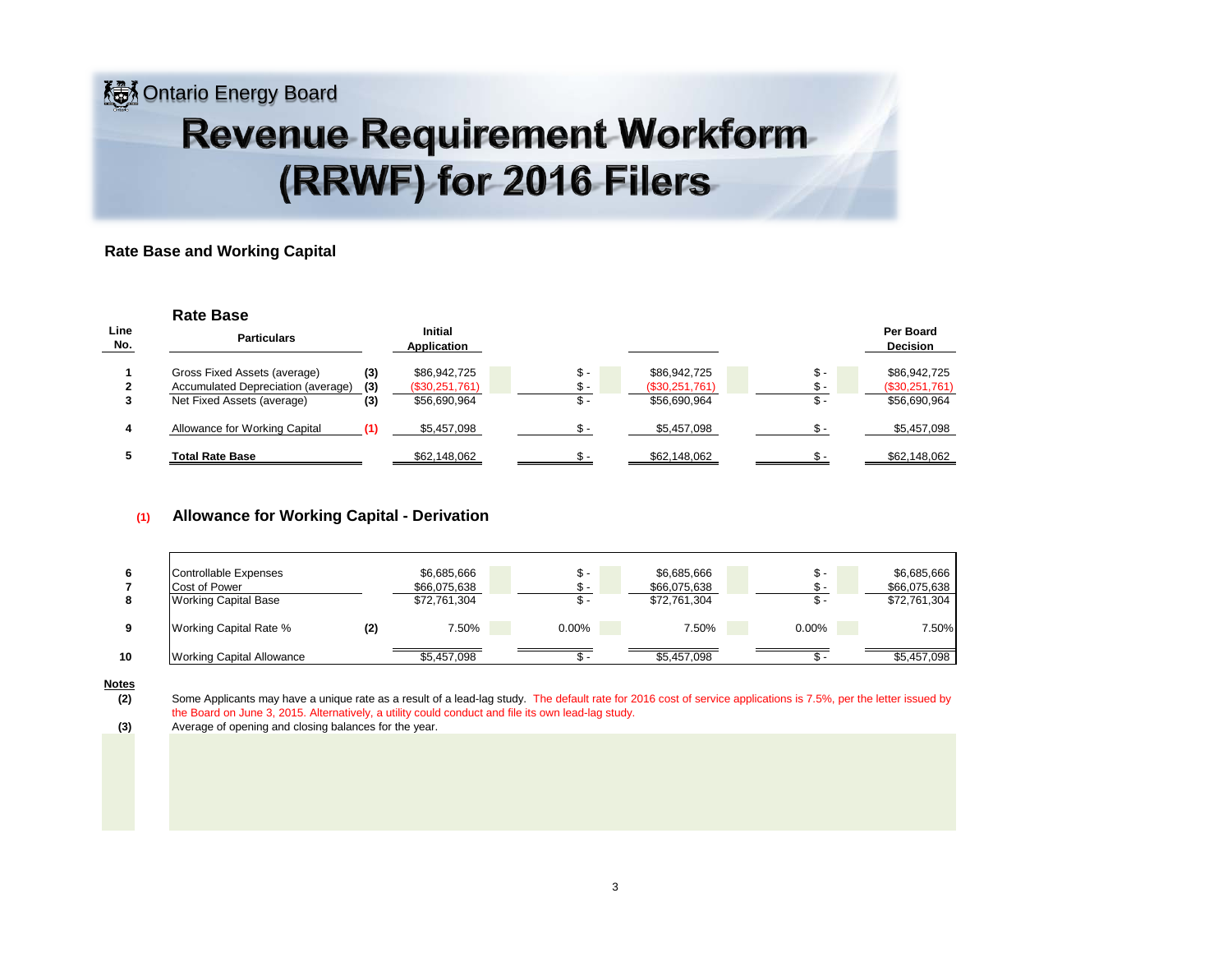**Ontario Energy Board** 

## **Revenue Requirement Workform** (RRWF) for 2016 Filers

#### **Utility Income**

| Line<br>No.  | <b>Particulars</b>                                                                                                           | <b>Initial</b><br><b>Application</b>                      |                                                     |                                                 |                                                     | Per Board<br>Decision                            |
|--------------|------------------------------------------------------------------------------------------------------------------------------|-----------------------------------------------------------|-----------------------------------------------------|-------------------------------------------------|-----------------------------------------------------|--------------------------------------------------|
| 1            | <b>Operating Revenues:</b><br>Distribution Revenue (at<br>Proposed Rates)                                                    | \$11,262,055                                              | (\$11,262,055)                                      | $S -$                                           | $\mathcal{S}$ -                                     | $S -$                                            |
| $\mathbf{2}$ | Other Revenue                                                                                                                | (1)<br>\$1,210,681                                        | (\$1,210,681)                                       | $S -$                                           | $S -$                                               | $\mathsf{\$}$ -                                  |
| 3            | <b>Total Operating Revenues</b>                                                                                              | \$12,472,736                                              | (\$12,472,736)                                      | $S -$                                           | $\mathsf{\$}$ -                                     | $$ -$                                            |
| 5<br>7<br>8  | <b>Operating Expenses:</b><br>OM+A Expenses<br>Depreciation/Amortization<br>Property taxes<br>Capital taxes<br>Other expense | \$6,754,806<br>\$2,356,442<br>\$104,440<br>$$ -$<br>$S -$ | $\mathsf{\$}$ -<br>$S -$<br>$S -$<br>$$ -$<br>$S -$ | \$6,754,806<br>\$2,356,442<br>\$104,440<br>$$-$ | $\mathsf{\$}$ -<br>$S -$<br>$S -$<br>$S -$<br>$S -$ | \$6,754,806<br>\$2,356,442<br>\$104,440<br>$S -$ |
| 9            | Subtotal (lines 4 to 8)                                                                                                      | \$9,215,688                                               | $S -$                                               | \$9,215,688                                     | $S -$                                               | \$9,215,688                                      |
| 10           | Deemed Interest Expense                                                                                                      | \$1,165,806                                               | (\$1,165,806)                                       | $S -$                                           | $S -$                                               | $\mathsf{\$}$ -                                  |
| 11           | Total Expenses (lines 9 to 10)                                                                                               | \$10,381,495                                              | (S1, 165, 806)                                      | \$9,215,688                                     | $S -$                                               | \$9,215,688                                      |
| 12           | Utility income before income<br>taxes                                                                                        | \$2,091,242                                               | (\$11,306,930)                                      | (\$9,215,688)                                   | $S -$                                               | (\$9,215,688)                                    |
| 13           | Income taxes (grossed-up)                                                                                                    | (\$220,666)                                               | $$ -$                                               | (\$220,666)                                     | $S -$                                               | (\$220,666)                                      |
| 14           | <b>Utility net income</b>                                                                                                    | \$2,311,908                                               | (\$11,306,930)                                      | (\$8,995,022)                                   |                                                     | (\$8,995,022)                                    |
| <b>Notes</b> | <b>Other Revenues / Revenue Offsets</b>                                                                                      |                                                           |                                                     |                                                 |                                                     |                                                  |
| (1)          | Specific Service Charges                                                                                                     | <b>C<sub>275</sub></b> 470                                |                                                     | $\bullet$ .                                     |                                                     | $\bullet$                                        |

| <b>Total Revenue Offsets</b>      | \$1.210.681 |  |  |  |
|-----------------------------------|-------------|--|--|--|
| Other Income and Deductions       | \$543.297   |  |  |  |
| <b>Other Distribution Revenue</b> | \$171.914   |  |  |  |
| Late Payment Charges              | \$120,000   |  |  |  |
| Specific Service Charges          | \$375,470   |  |  |  |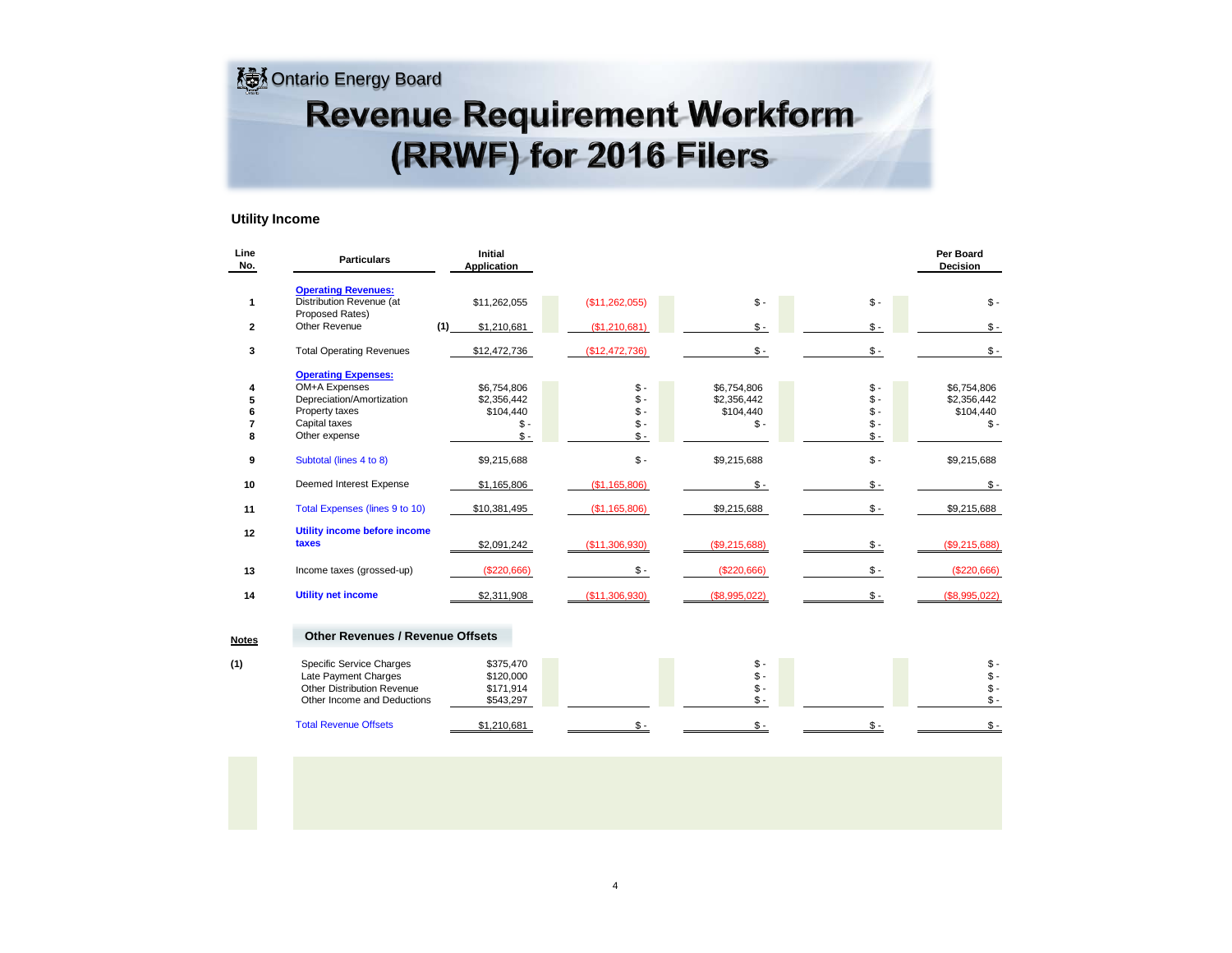### **M**Ontario Energy Board

## **Revenue Requirement Workform** (RRWF) for 2016 Filers

#### **Taxes/PILs**

| Line<br>No.    | <b>Particulars</b>                                                | <b>Application</b>        |                           | <b>Per Board</b><br><b>Decision</b> |
|----------------|-------------------------------------------------------------------|---------------------------|---------------------------|-------------------------------------|
|                | <b>Determination of Taxable Income</b>                            |                           |                           |                                     |
| 1              | Utility net income before taxes                                   | \$2,311,908               | $$ -$                     | $S -$                               |
| 2              | Adjustments required to arrive at taxable utility<br>income       | (\$3,562,349)             | $\mathsf{\$}$ -           | (\$3,562,349)                       |
| 3              | Taxable income                                                    | (\$1,250,442)             | \$-                       | (\$3,562,349)                       |
|                | <b>Calculation of Utility income Taxes</b>                        |                           |                           |                                     |
| 4              | Income taxes                                                      | (\$187,566)               | (\$187,566)               | (\$187,566)                         |
| 6              | <b>Total taxes</b>                                                | (\$187,566)               | (\$187,566)               | (\$187,566)                         |
| 7              | Gross-up of Income Taxes                                          | (\$33,100)                | (\$33,100)                | (\$33,100)                          |
| 8              | Grossed-up Income Taxes                                           | (\$220,666)               | (\$220,666)               | (\$220,666)                         |
| 9              | PILs / tax Allowance (Grossed-up Income<br>taxes + Capital taxes) | (\$220,666)               | (\$220,666)               | (\$220,666)                         |
| 10             | <b>Other tax Credits</b>                                          | $\mathsf{\$}$ -           | $\mathsf{\$}$ .           | $\mathsf{\$}$ -                     |
|                | <b>Tax Rates</b>                                                  |                           |                           |                                     |
| 11<br>12<br>13 | Federal tax (%)<br>Provincial tax (%)<br>Total tax rate (%)       | 10.50%<br>4.50%<br>15.00% | 10.50%<br>4.50%<br>15.00% | 10.50%<br>4.50%<br>15.00%           |

**Notes**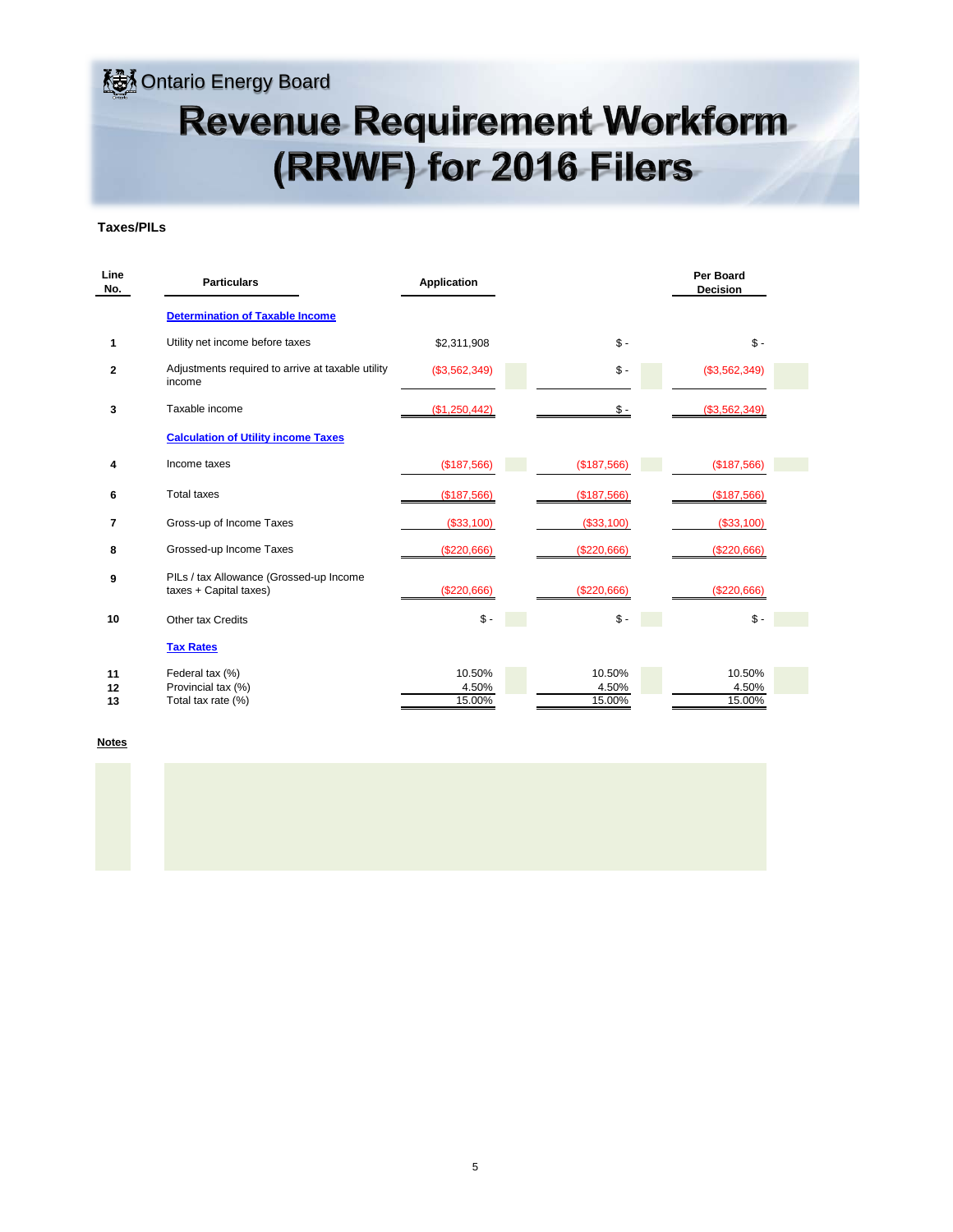**SA** Ontario Energy Board

## **Revenue Requirement Workform** (RRWF) for 2016 Filers

#### **Capitalization/Cost of Capital**

| Line<br>No.           | <b>Particulars</b>                                                               |                            | <b>Capitalization Ratio</b>                         | <b>Cost Rate</b>        | Return                                                  |
|-----------------------|----------------------------------------------------------------------------------|----------------------------|-----------------------------------------------------|-------------------------|---------------------------------------------------------|
|                       |                                                                                  |                            | <b>Initial Application</b>                          |                         |                                                         |
|                       | <b>Debt</b>                                                                      | (% )                       | ( \$)                                               | (% )                    | $($ \$)                                                 |
| 1<br>$\mathbf 2$<br>3 | Long-term Debt<br>Short-term Debt<br><b>Total Debt</b>                           | 56.00%<br>4.00%<br>60.00%  | \$34,802,914<br>\$2,485,922<br>\$37,288,837         | 3.20%<br>2.16%<br>3.13% | \$1,112,111<br>\$53,696<br>\$1,165,806                  |
| 4<br>5<br>6           | <b>Equity</b><br>Common Equity<br><b>Preferred Shares</b><br><b>Total Equity</b> | 40.00%<br>0.00%<br>40.00%  | \$24,859,225<br>\$-<br>\$24,859,225                 | 9.30%<br>0.00%<br>9.30% | \$2,311,908<br>\$-<br>\$2,311,908                       |
| 7                     | <b>Total</b>                                                                     | 100.00%                    | \$62,148,062                                        | 5.60%                   | \$3,477,714                                             |
|                       |                                                                                  | (% )                       | ( \$)                                               | (% )                    | $($ \$)                                                 |
| 1<br>2<br>3           | <b>Debt</b><br>Long-term Debt<br>Short-term Debt<br><b>Total Debt</b>            | 0.00%<br>0.00%<br>0.00%    | $\frac{1}{2}$ .<br>\$-<br>\$ -                      | 0.00%<br>0.00%<br>0.00% | $\mathcal{S}$ -<br>$\frac{1}{2}$ .<br>$\overline{\$}$ - |
| 4<br>5<br>6           | <b>Equity</b><br>Common Equity<br><b>Preferred Shares</b><br><b>Total Equity</b> | 0.00%<br>$0.00\%$<br>0.00% | $\frac{1}{2}$ .<br>\$-<br>$\overline{\mathsf{s}}$ - | 0.00%<br>0.00%<br>0.00% | $\frac{1}{2}$ .<br>$$ -$<br>$$ -$                       |
| $\overline{7}$        | <b>Total</b>                                                                     | 0.00%                      | \$62,148,062                                        | 0.00%                   | $S -$                                                   |
|                       |                                                                                  |                            | <b>Per Board Decision</b>                           |                         |                                                         |
|                       | <b>Debt</b>                                                                      | (% )                       | ( \$)                                               | (% )                    | (3)                                                     |
| 8<br>9<br>10          | Long-term Debt<br>Short-term Debt<br><b>Total Debt</b>                           | 0.00%<br>0.00%<br>0.00%    | $\mathsf{\$}$ .<br>$\mathsf{\$}$ .<br>$$ -$         | 3.20%<br>2.16%<br>0.00% | $$ -$<br>$$ -$<br>$S -$                                 |
| 11<br>12<br>13        | <b>Equity</b><br>Common Equity<br><b>Preferred Shares</b><br><b>Total Equity</b> | 0.00%<br>0.00%<br>0.00%    | $\frac{1}{2}$ .<br>\$-<br>$\overline{\$}$ .         | 9.30%<br>0.00%<br>0.00% | $\frac{1}{2}$ .<br>$\mathsf{\$}$ .<br>$\overline{\$}$ . |
| 14                    | <b>Total</b>                                                                     | 0.00%                      | \$62,148,062                                        | 0.00%                   | $\frac{1}{2}$                                           |

**(1) Notes**

Data in column E is for Application as originally filed. For updated revenue requirement as a result of interrogatory responses, technical or settlement conferences, etc., use colimn M and Adjustments in column I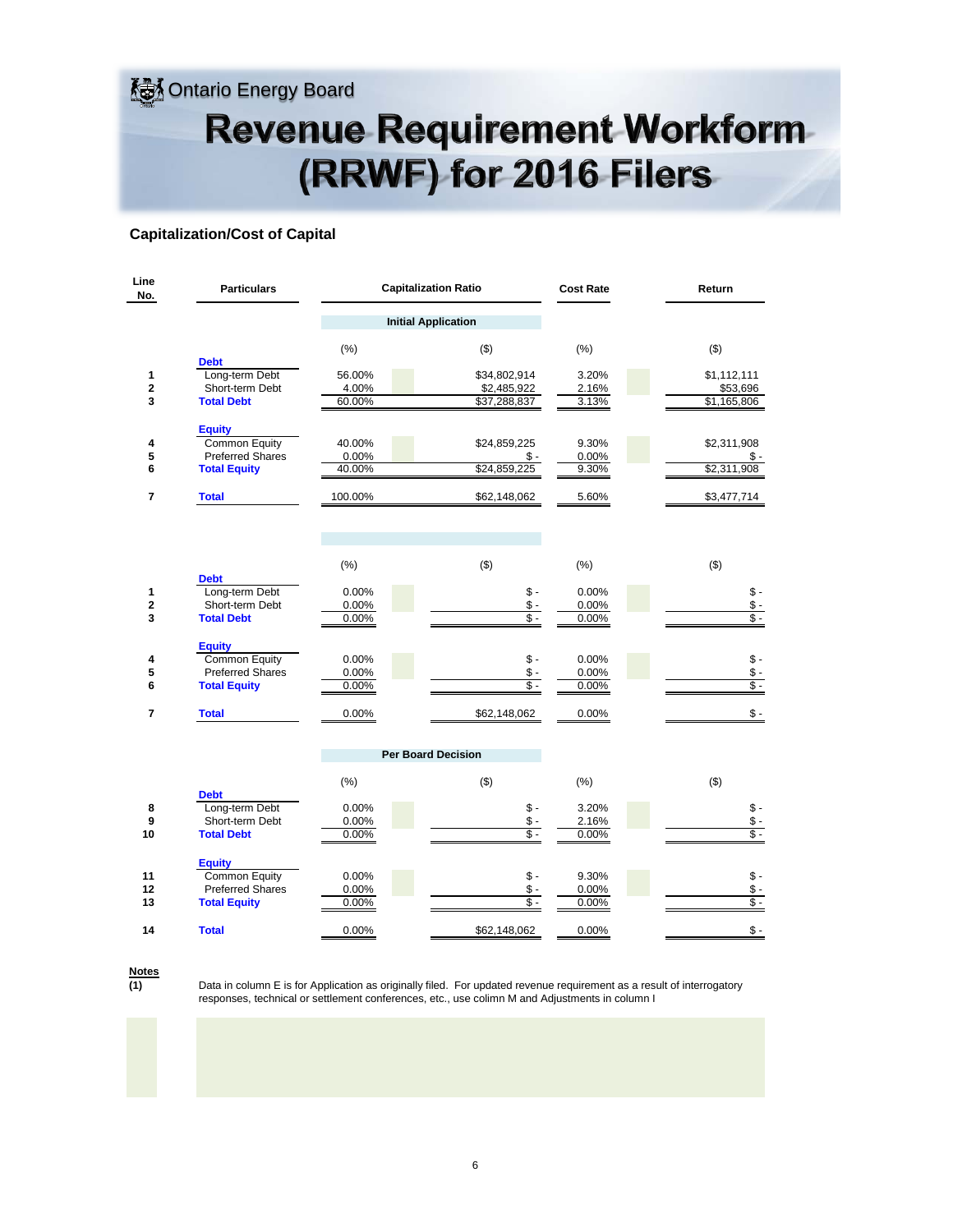**Ontario Energy Board** 

### **Revenue Requirement Workform** (RRWF) for 2016 Filers

#### **Revenue Deficiency/Sufficiency**

|                                                   |                                                                                                                                         | <b>Initial Application</b>                     |                                                           |                                                    | <b>Per Board Decision</b>                           |                                            |                                                       |  |  |  |  |
|---------------------------------------------------|-----------------------------------------------------------------------------------------------------------------------------------------|------------------------------------------------|-----------------------------------------------------------|----------------------------------------------------|-----------------------------------------------------|--------------------------------------------|-------------------------------------------------------|--|--|--|--|
| Line<br>No.                                       | <b>Particulars</b>                                                                                                                      | <b>At Current</b><br><b>Approved Rates</b>     | At Proposed<br>Rates                                      | <b>At Current</b><br><b>Approved Rates</b>         | <b>At Proposed</b><br>Rates                         | <b>At Current</b><br><b>Approved Rates</b> | At Proposed<br>Rates                                  |  |  |  |  |
| $\mathbf{1}$<br>$\overline{\mathbf{2}}$<br>3<br>4 | Revenue Deficiency from Below<br><b>Distribution Revenue</b><br><b>Other Operating Revenue</b><br>Offsets - net<br><b>Total Revenue</b> | \$9,052,472<br>\$1,210,681<br>\$10,263,153     | \$2,209,583<br>\$9,052,472<br>\$1,210,681<br>\$12,472,736 | \$9,052,472<br>$$ -$<br>\$9,052,472                | (S465.434)<br>\$11,727,489<br>$$ -$<br>\$11,262,055 | \$-<br>$S -$<br>\$-                        | \$9.215.688<br>(\$9,215,688)<br>\$<br>$\mathsf{\$}$ . |  |  |  |  |
| 5<br>6<br>8                                       | <b>Operating Expenses</b><br>Deemed Interest Expense<br><b>Total Cost and Expenses</b>                                                  | \$9,215,688<br>\$1,165,806<br>\$10,381,495     | \$9,215,688<br>\$1,165,806<br>\$10,381,495                | \$9,215,688<br>$S -$<br>\$9,215,688                | \$9,215,688<br>$$ -$<br>\$9,215,688                 | \$9,215,688<br>\$-<br>\$9,215,688          | \$9,215,688<br>$\mathbb{S}$ .<br>\$9,215,688          |  |  |  |  |
| 9                                                 | <b>Utility Income Before Income</b><br><b>Taxes</b>                                                                                     | (\$118,341)                                    | \$2,091,242                                               | (\$163,216)                                        | \$2,046,367                                         | (\$9,215,688)                              | (\$9,215,688)                                         |  |  |  |  |
| 10                                                | Tax Adjustments to Accounting<br>Income per 2013 PILs model                                                                             | (\$3,562,349)                                  | (\$3,562,349)                                             | (\$3,562,349)                                      | (\$3,562,349)                                       | $S -$                                      | $$\mathsf{S}$ .                                       |  |  |  |  |
| 11                                                | <b>Taxable Income</b>                                                                                                                   | (\$3,680,691)                                  | (S1, 471, 108)                                            | (\$3,725,565)                                      | (\$1,515,982)                                       | (\$9,215,688)                              | (\$9,215,688)                                         |  |  |  |  |
| 12<br>13                                          | Income Tax Rate<br>Income Tax on Taxable<br>Income                                                                                      | 15.00%<br>(\$552, 104)                         | 15.00%<br>(\$220,666)                                     | 15.00%<br>(\$558,835)                              | 15.00%<br>(\$227,397)                               | 15.00%<br>(\$1,382,353)                    | 15.00%<br>(\$1,382,353)                               |  |  |  |  |
| 14<br>15                                          | <b>Income Tax Credits</b><br><b>Utility Net Income</b>                                                                                  | \$-<br>\$433,762                               | \$-<br>\$2,311,908                                        | \$ -<br>\$395,619                                  | \$-<br>(\$8.995.022)                                | Տ -<br>(S7.833.335)                        | \$.<br>(\$8.995.022                                   |  |  |  |  |
| 16                                                | <b>Utility Rate Base</b>                                                                                                                | \$62,148,062                                   | \$62,148,062                                              | \$62,148,062                                       | \$62,148,062                                        | \$62,148,062                               | \$62,148,062                                          |  |  |  |  |
| 17                                                | Deemed Equity Portion of Rate<br>Base                                                                                                   | \$24,859,225                                   | \$24,859,225                                              | $$ -$                                              | $S -$                                               | $S -$                                      | $\mathsf{\$}$ .                                       |  |  |  |  |
| 18                                                | Income/(Equity Portion of Rate<br>Base)                                                                                                 | 1.74%                                          | 9.30%                                                     | 0.00%                                              | 0.00%                                               | 0.00%                                      | 0.00%                                                 |  |  |  |  |
| 19                                                | Target Return - Equity on Rate<br>Base                                                                                                  | 9.30%                                          | 9.30%                                                     | 0.00%                                              | 0.00%                                               | 0.00%                                      | 0.00%                                                 |  |  |  |  |
| 20                                                | Deficiency/Sufficiency in Return<br>on Equity                                                                                           | $-7.56%$                                       | 0.00%                                                     | $0.00\%$                                           | 0.00%                                               | 0.00%                                      | 0.00%                                                 |  |  |  |  |
| 21<br>22                                          | Indicated Rate of Return<br>Requested Rate of Return on<br>Rate Base                                                                    | 2.57%<br>5.60%                                 | 5.60%<br>5.60%                                            | 0.64%<br>0.00%                                     | 0.00%<br>0.00%                                      | $-12.60%$<br>0.00%                         | 0.00%<br>0.00%                                        |  |  |  |  |
| 23                                                | Deficiency/Sufficiency in Rate of<br>Return                                                                                             | $-3.02%$                                       | 0.00%                                                     | 0.64%                                              | 0.00%                                               | $-12.60%$                                  | 0.00%                                                 |  |  |  |  |
| 24<br>25<br>26                                    | <b>Target Return on Equity</b><br>Revenue Deficiency/(Sufficiency)<br><b>Gross Revenue</b><br>Deficiency/(Sufficiency)                  | \$2,311,908<br>\$1,878,146<br>$$2,209,583$ (1) | \$2,311,908<br>\$0                                        | $\mathsf{\$}$ -<br>(\$395,619)<br>$($465,434)$ (1) | $$$ -<br>$$ -$                                      | $S -$<br>\$7,833,335<br>$$9,215,688$ (1)   | \$<br>\$                                              |  |  |  |  |

**Notes:**

**(1)** Revenue Deficiency/Sufficiency divided by (1 - Tax Rate)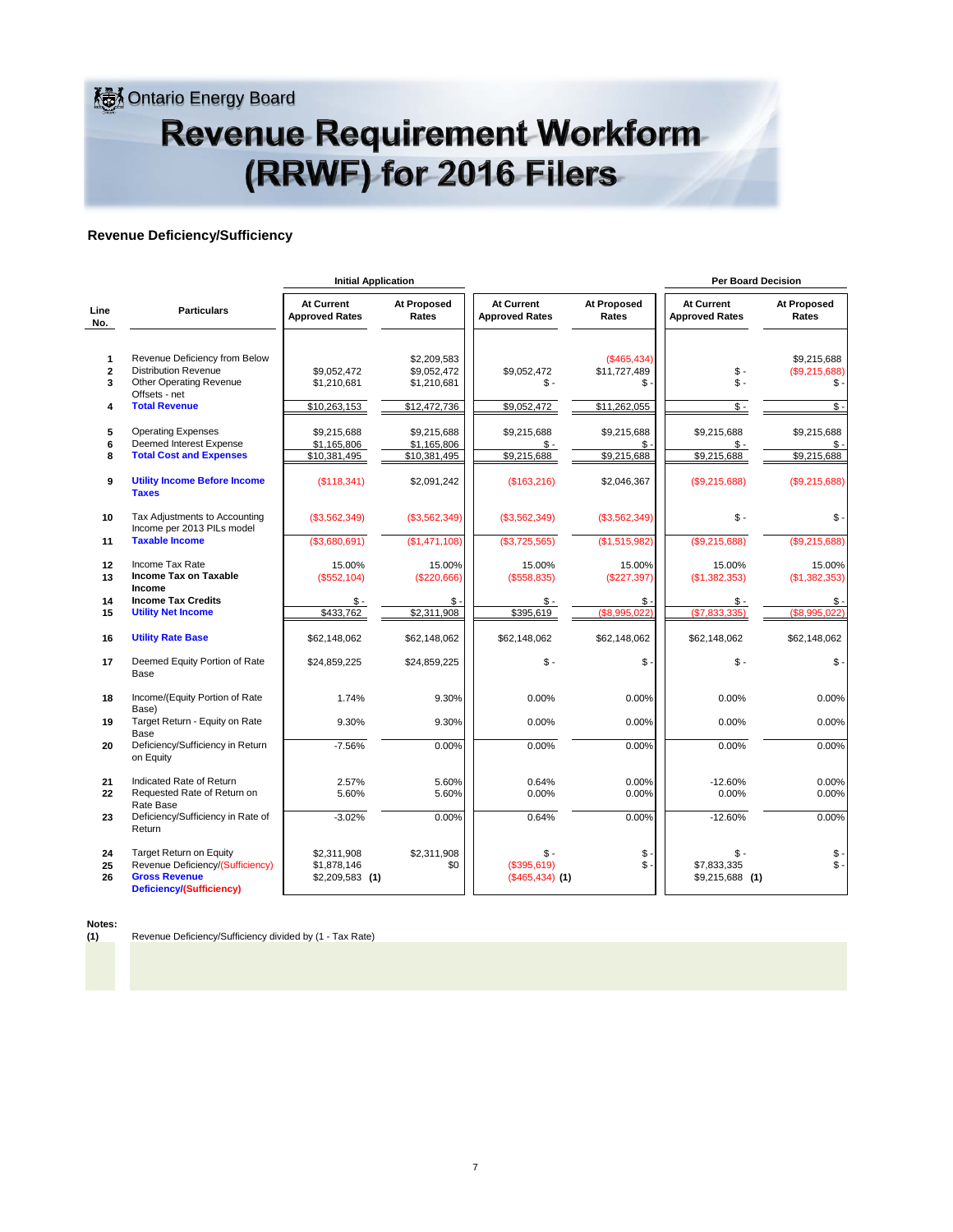**<u></u>** Ontario Energy Board

## **Revenue Requirement Workform** (RRWF) for 2016 Filers

#### **Revenue Requirement**

| Line<br>No.    | <b>Particulars</b>                                                               | <b>Application</b> |     |               |     | <b>Per Board Decision</b> |  |
|----------------|----------------------------------------------------------------------------------|--------------------|-----|---------------|-----|---------------------------|--|
|                | <b>OM&amp;A Expenses</b>                                                         | \$6,754,806        |     | \$6,754,806   |     | \$6,754,806               |  |
| $\overline{2}$ | Amortization/Depreciation                                                        | \$2,356,442        |     | \$2,356,442   |     | \$2,356,442               |  |
| 3              | <b>Property Taxes</b>                                                            | \$104,440          |     | \$104,440     |     | \$104,440                 |  |
| 5              | Income Taxes (Grossed up)                                                        | (\$220,666)        |     | (\$220,666)   |     | (\$220,666)               |  |
| 6              | Other Expenses                                                                   | \$-                |     |               |     |                           |  |
| $\overline{7}$ | Return                                                                           |                    |     |               |     |                           |  |
|                | Deemed Interest Expense                                                          | \$1,165,806        |     | \$ -          |     | $$ -$                     |  |
|                | Return on Deemed Equity                                                          | \$2,311,908        |     | $$ -$         |     | $\mathsf{\$}$ -           |  |
| 8              | <b>Service Revenue Requirement</b>                                               |                    |     |               |     |                           |  |
|                | (before Revenues)                                                                | \$12,472,736       |     | \$8,995,022   |     | \$8,995,022               |  |
| 9              | <b>Revenue Offsets</b>                                                           | \$1,210,681        |     | \$ -          |     | \$-                       |  |
| 10             | <b>Base Revenue Requirement</b>                                                  | \$11,262,055       |     | \$8,995,022   |     | \$8,995,022               |  |
|                | (excluding Tranformer Owership<br><b>Allowance credit adjustment)</b>            |                    |     |               |     |                           |  |
| 11             | Distribution revenue                                                             | \$11,262,055       |     | \$ -          |     | \$ -                      |  |
| 12             | Other revenue                                                                    | \$1,210,681        |     | $$ -$         |     | $\mathsf{s}$ .            |  |
| 13             | <b>Total revenue</b>                                                             | \$12,472,736       |     | $$ -$         |     | $$ -$                     |  |
| 14             | <b>Difference (Total Revenue Less</b><br><b>Distribution Revenue Requirement</b> |                    |     |               |     |                           |  |
|                | before Revenues)                                                                 | \$0                | (1) | (\$8,995,022) | (1) | (1)<br>(\$8,995,022)      |  |
| <b>Notes</b>   |                                                                                  |                    |     |               |     |                           |  |

**(1)** Line 11 - Line 8 <u>Not</u><br>(1)